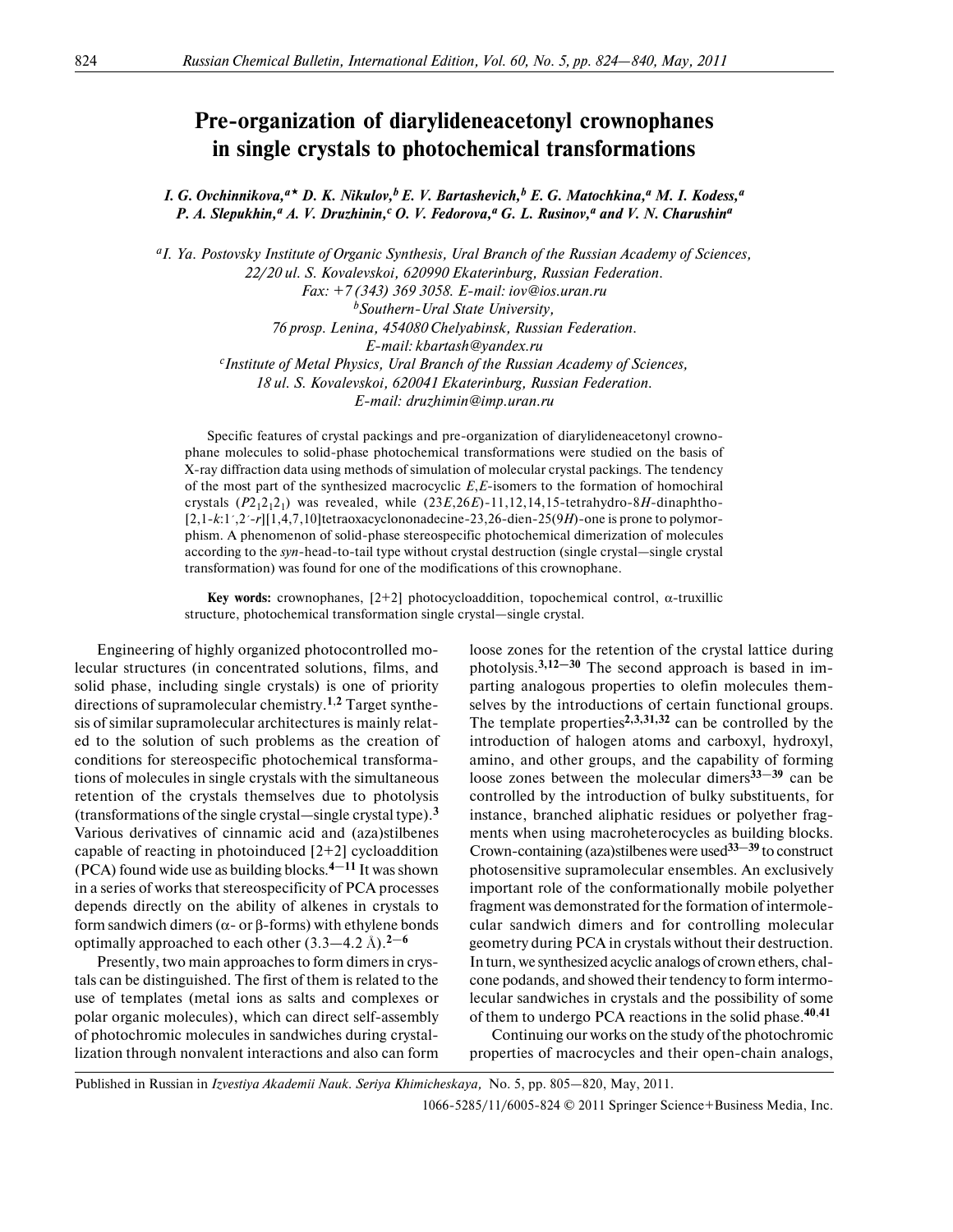we synthesized diarylideneacetonyl crownophanes in which the dienone and oligooxyethylene fragments in com bined in one macroheterocycle. The main packing motifs and parameters of pre-organization of the crownophanes to photochemical transformations, including PCA, in sin gle crystals were revealed by X-ray diffraction analysis.

## **Results and Discussion**

**Molecular and crystal structures of crownophanes.** The condensation of formyl podands **1**—**4** with acetone in the presence of potassium hydroxide gave crownophanes **5**—**8** predominantly as *Е*,*Е*-isomers in 25—42% yields (Scheme 1). The content of the *Е*,*Z*-adducts in the reaction mixtures of compounds **5**—**8** varied within 5—12% according to the

data of <sup>1</sup>H NMR spectroscopy. In particular, the formation of *Е*,*Z*-isomer **7** is confirmed by the presence in the spectra of four doublets of the α,β-protons of the СН=СН groups at δ 6.58, 7.84 and 6.84, 7.30 with spins-spin cou pling constants (SSCC) of 16.5 and 12.5 Hz, respectively.

The molecules in crystals of *E*,*E*-crownophanes **5**—**8** (Figs 1—8), which can formally be assigned to compounds with symmetry  $C_2$ , has symmetry  $C_1$  due to differences in the conformational and geometric parameters of the oligo oxyethylene and chromophoric fragments. The pentadi enone fragment in the molecules is almost planar. The deviation of the carbon atom of the  $C=O$  group from the root-mean-square plane passed through the carbon atoms of the C=C fragments varies within  $0.07 - 0.28$  Å. The bond length distribution in the dienone frag-



**1**, **5**: n = 1, Ar = Ph; **2**, **6**: n = 2, Ar = Ph; **3**, **7**: n = 1, Ar is naphthyl; **4**, **8**: n = 2, Ar is naphthyl.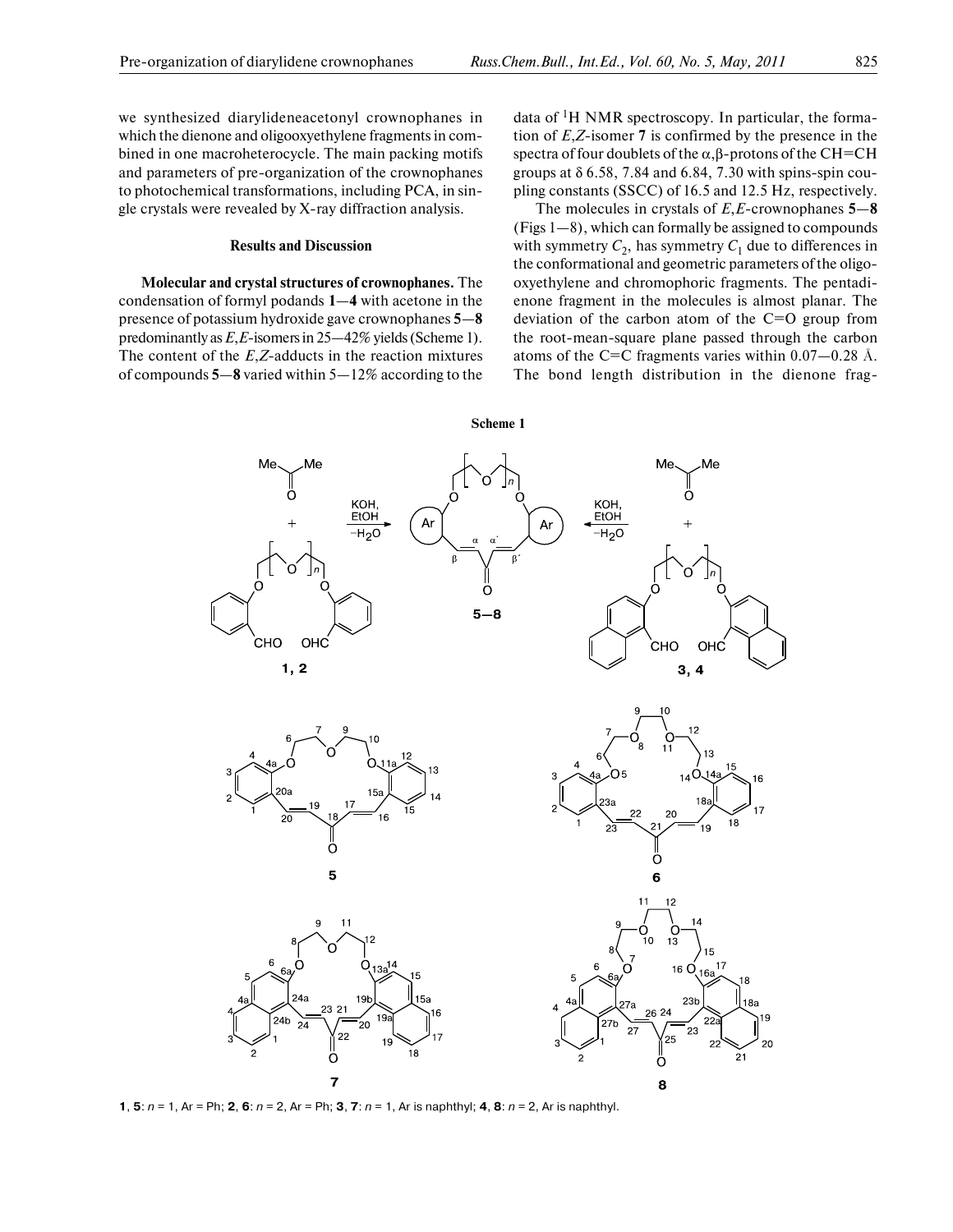ment of crownophane molecules is analogous to that observed earlier**40**,**41** in the propenone fragments of the chalcone podands. The bond lengths of the fragment  $C(1) - C(21) = C(20) - C(19) - C(18) = C(17) - C(16)$  in compound **5** are 1.456(3), 1.327(3), 1.467(3), 1.465(3), 1.323(3), and 1.444(3) Å; those of  $C(12) - C(11) = C(10) C(9) - C(8) = C(7) - C(6)$  in compound 6 are 1.446(3), 1.328(3), 1.470(3), 1.471(3), 1.328(3), and 1.447(3) Å; C(10)—C(11)=C(12)—C(13)—C(14)=C(15)—C(16) in compound **7** are 1.4625(19), 1.331(2), 1.466(2), 1.472(2), 1.309(2), and 1.4552(19) Å; C(10)-C(11)=C(12)-С(13)—С(14)=С(15)—С(16) in compound **8a** are 1.454(2), 1.323(2), 1.465(2), 1.469(2), 1.319(2), and 1.459(2) Å; and those of  $C(10) - C(11) = C(12) - C(13)$  $C(14)=C(15)-C(16)$  in compound 8b are 1.466(4), 1.330(4), 1.461(4), 1.460(4), 1.342(4), and 1.453(4) Å. However, unlike chalcone groups, the pentadienone frag ment of crownophane molecules demonstrates greater conformational and configurational diversity. Molecules of *Е*,*Е*-isomers **5** and **7** (*n* = 1) in crystals prefer *trans*-*S*-

*cis*-*S*-*trans*-*trans*-isomerism (*S*-*cis*- or *S*-*trans*-conforma tion of the  $C=C-C=O$  fragment caused by hindered rotation about the simple  $sp^2$ —sp<sup>2</sup> bond (carbon—carbon) of the polyene fragment (see Figs 1 and 5). With the elon gation of the polyether chain on going to compounds **6** and **8** (*n* = 2), the pentadienone fragment gains the *trans*- *S*-*cis*-*S*-*cis*-*trans*-configuration (see Figs 3, 7, and 8).

According to the data of <sup>1</sup>H and <sup>13</sup>C NMR spectroscopy, in solutions compounds **5—8** exist in the "symmetrical" form. The *trans-*configuration of the double bonds is con firmed by the values of vicinal SSCC  $J_{\alpha, \beta}$  ( $J_{\alpha', \beta'}$ ) ≈ 16 Hz (Table 1). However, the results of 2D NOESY experi ments indicate differences in conformations of the penta dienone fragments of molecules **5—8**. The cross-peaks between the *ortho*-protons of the phenyl substituent or the protons at С(1) and С(22) of the naphthyl substituent and the olefinic proton  $H_\beta$  appears in the spectra of compounds **6** and **8**  $(n = 2)$ , which is quite consistent with the *trans-Scis*-*S*-*cis*-*trans*-conformation similar to the corresponding fragment of the molecules in crystals. In the 2D NOESY



**Fig. 1.** Molecular geometry (*a*) and molecular packing (translation along the axes *a* (*b*) and *с* (*c*)) for crownophane **5**.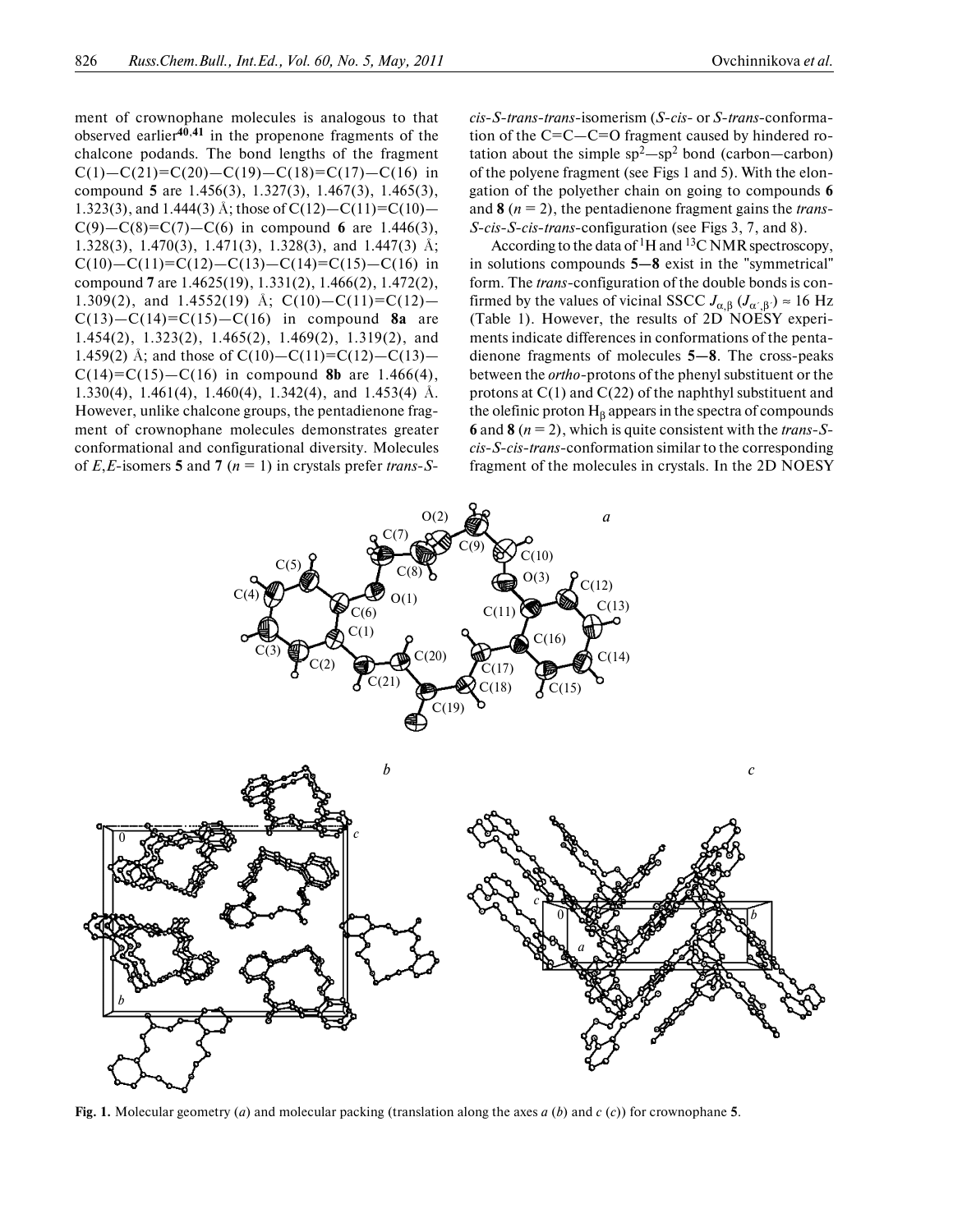

**Fig. 2.** Selected shortened intermolecular contacts (Å) in pack ing of crownophane **5**.

spectra of compounds **5** and **7** (*n* = 1), the *ortho*-protons of the phenyl substituent and the protons at С(1) and С(19) of the naphthyl substituent give cross-peaks with  $H_\beta$  and  $H_\alpha$  of approximately equal intensity, indicating

that the *trans*-*S*-*trans-S*-*trans*-*trans*-conformation is pre sent in solution and the conjugation of the aromatic cycle and double bond is partially distorted. A comparison of the X-ray diffraction and NMR spectroscopic data for crownophanes **5** and **7** indicates the conformational trans formation of one rotamer into another upon dissolution.

Intermolecular bringing together of the photosensitive СН=СН bonds of the pentadienone fragment in packings is affected not only by the spatial architecture of the crownophane molecules themselves in crystals and geo metrical specific features of the functional groups but also by their adjacent environment**2,42** (topotactic control of crystal lattice).

According to the X-ray diffraction data, *E*,*E*-isomers **5**—**7** crystallize in the non-centrosymmetric space group  $P2_12_12_1$ . Molecules of crownophanes **5** and **6** with phenyl substituents form a ladder packing lying along one of the axes with a displacement of the head-to-head type (see Figs 1 and 3). As can be seen from the figures, the molecules are almost planar, the benzene rings



**Fig. 3.** Molecular geometry (*a*) and molecular packing (translation along the axis *a* (*b*)) for crownophane **6**.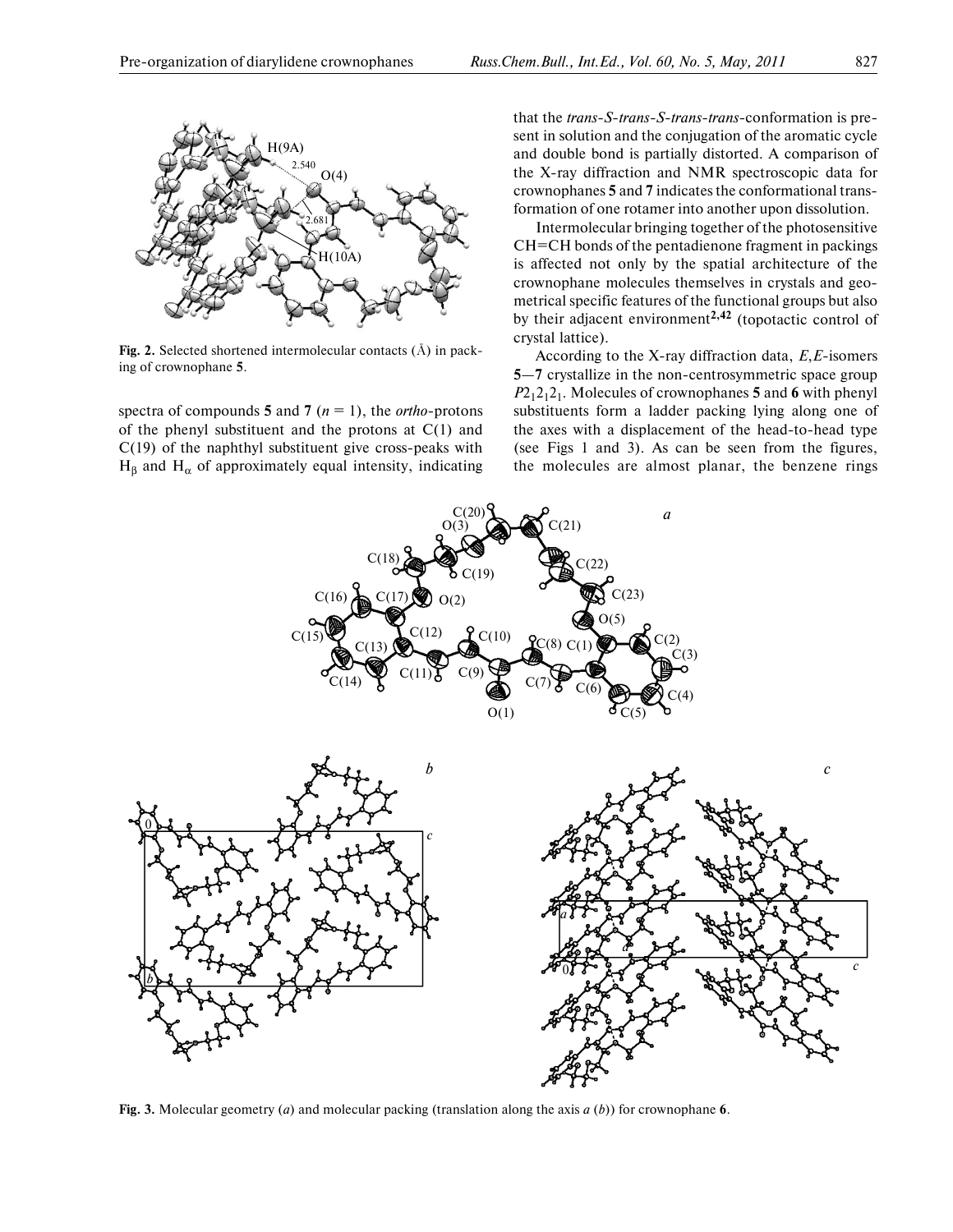

**Fig. 4.** Selected shortened intermolecular contacts (Å) in pack ing of crownophane **6**.

 $C(1)...C(6)/C(11)...C(16)$  are turned from the plane of the pentadienone fragment  $C(21)C(20)C(18)C(17)$ for compound **5** and  $C(1)...C(6)/C(12)...C(17)$  from the plane С(11)С(10)С(8)С(7) for compound **6** by the angles 11.2/7.8 and 10.9/10.9°, respectively. The packings ex hibit predominantly shortened intermolecular contacts at the level of van der Waals radii of interaction between the oxygen atoms of the  $C=O$  group and hydrogen of the oxyethylene fragment. The distances  $O(4)$ ...H(4a)  $[-1 + x, y, z]$ and  $O(4)$ ...H(10b)  $[1/2 + x, 1/2 - y, 1 - z]$  are 2.54 and 2.68 Å, respectively, for crownophane **5**, and О(1)...Н(2a)  $[-x, -1/2 + y, 1/2 - z]$  and O(1)...H(23b)  $[1 - x, -1/2 + y,$  $1/2 - z$  for crownophane 6 are 2.71 and 2.64 Å (see Fig. 4). There are no  $\pi$ -staking overlapping zones between the aromatic fragments due to the displacement of adjacent molecules in piles, and the intermolecular distances between the C=C bonds of the enone fragments are  $4.8-4.9$  Å.

On the contrary, on going to naphthyl-containing crownophane **7**, the aromatic substituents shift from the root-mean-square plane of the pentadienone fragment of the molecule (see Fig. 5). The naphthyl rings  $C(1)...C(10)$ / С(16)...С(25) are unfolded from the plane of the polyene fragment  $C(11)C(12)C(14)C(15)$  for compound 7 by the angles 44.7/13.8°. In this case, the crystal lattice is formed by parquet-ladder packing in which the aromatic systems of each molecule from adjacent piles are brought together to 3.79—3.41 Å (the distance between the centroids

**Table 1.** Chemical shifts (δ) and SSCC of the —СН=СН— group  $(J_{\alpha,\beta})$  of the pentadienone fragment in crownophanes 5–8

| $Com-$ |              | $^{3}J_{\alpha,\beta}/\text{Hz}$ |                         |              |        |      |
|--------|--------------|----------------------------------|-------------------------|--------------|--------|------|
| pound  | $H_{\alpha}$ | H <sub>6</sub>                   | $\Delta_{\alpha,\beta}$ | $C_{\alpha}$ | $C_R$  |      |
| 5      | 7.54         | 7.92                             | $-0.38$                 | 126.03       | 138.72 | 16.4 |
| 6      | 7.50         | 7.64                             | $-0.14$                 | 128.44       | 139.70 | 15.9 |
| 7      | 7.70         | 8.48                             | $-0.78$                 | 129.35       | 135.62 | 16.4 |
| 8      | 7.79         | 8.45                             | $-0.66$                 | 131.20       | 133.87 | 15.6 |

 $C(4)...C(9)$  and  $C(4a)...C(9a)$  is 3.79 Å) additionally supported by the T-shaped intermolecular shortened con tacts  $C-H... \pi (Ar)$  (see Figs 5 and 6). The distances C(21)...H(3a)  $[1 - x, +1/2 + y, 1/2 - z]$ , C(22)...H(3a)  $[1 - x, +1/2 + y, 1/2 - z]$ , and C(25)...H(23a)  $[-1/2 + x,$  $1/2 - y$ ,  $1 - z$  are 2.81, 2.84, and 2.82 Å, respectively. Similarly to compounds **5** and **6**, the molecules are packed in piles by the head-to-head type. However, the elonga tion of the shortened intermolecular contacts results in the lateral shift of the molecules to the interpile zones and undesirable elongation of the distance between the  $C=C$ bonds of the enone fragments of adjacent molecules in piles to 6.9 Å.

Polymorphism**2** was found for compound **8** with the longer oligooxyethylene fragment (see Figs 7 and 8). In the case of modification **8a** that crystallizes from a pyri dine solution in the space group *C*2/c, crownophane molecules exhibits a considerable shift of aromatic sub stituents from the root-mean-square plane of the penta dienone fragment similar to that in compound **7**, and the naphthyl rings  $C(1)...C(10)/C(16)...C(25)$  are unfolded relative to the plane  $C(11)C(12)C(14)C(15)$  by 42.8/29°. In the case of modification **8b** that crystallizes from an acetonitrile solution in the space group  $P2_1/c$ , and the molecules have an almost planar geometry with the rings  $C(1)...C(10)/C(16)...C(25)$  unfolded from the plane  $C(11)C(12)C(14)C(15)$  by the angles 5.2/7.8°. Nevertheless, regardless of polymorphic modification **8a** or **8b**, the molecules in crystals are packed as centrosym metric dimers by the head-to-tail type, forming parquet-



**Fig. 5.** Molecular geometry (*a*) and molecular packing (translation along the axis *a* (*b*)) for crownophane **7**.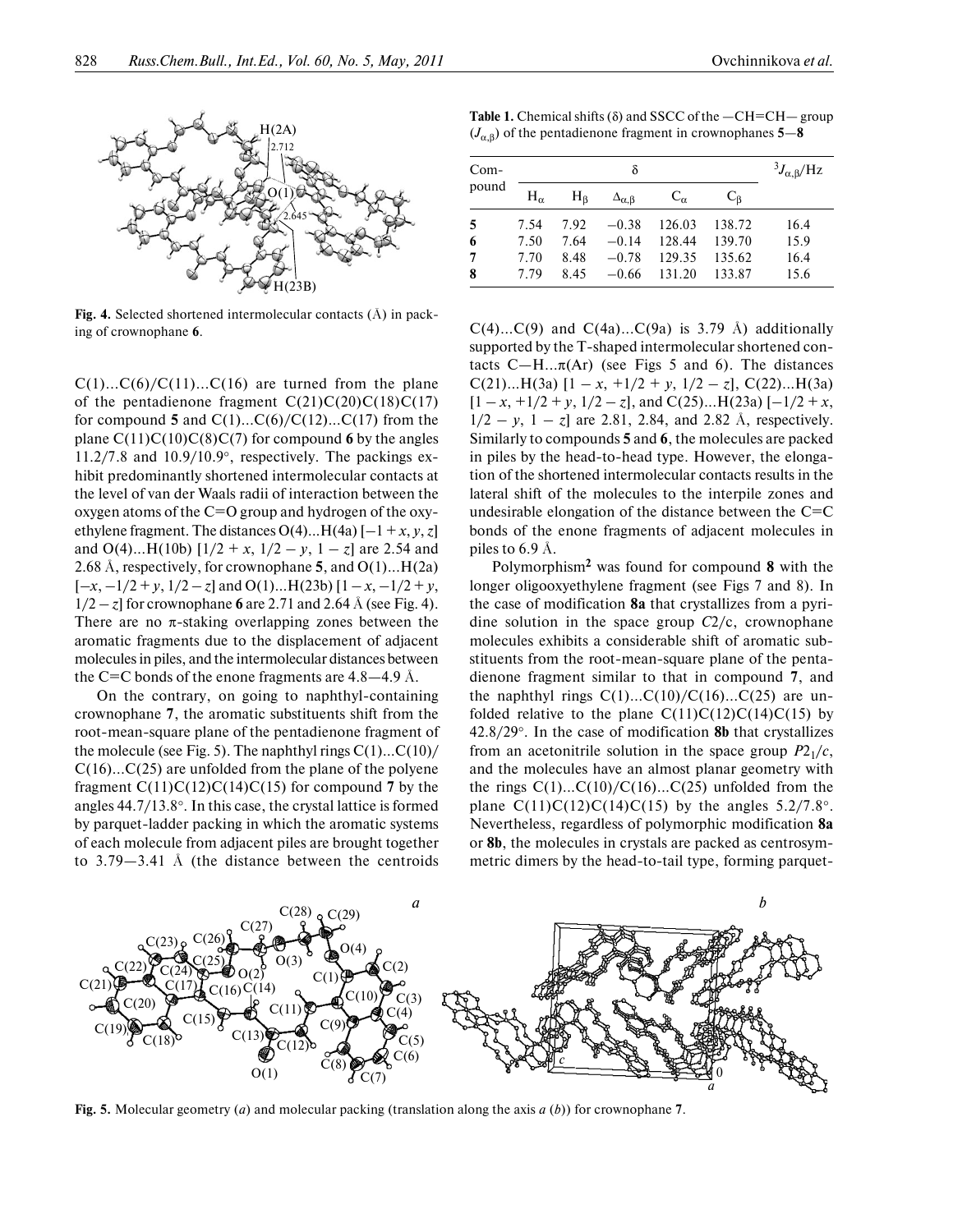

**Fig. 6.** Selected shortened intermolecular contacts (Å) in packing of crownophane **7**.

ladder packing. Such a supramolecular architecture of mo lecular lattice is additionally stabilized by the involvement of the both naphthyl substituents of each adjacent mole cule into the  $\pi$ -stacking zones of interaction to form pseudo-oligomeric chains due to translation of dimers along

one of the axes (see Figs 7—9). Crystalline modification **8a** contains only partial, formed along the "aromatic pe riphery" of molecules stacking overlapping zones separat ed by loose zones of bulky polyether chains, which prevent bringing together the C=C bonds of the pentadienone fragments of the molecules. On the contrary, in centrosym metric dimers **8b** almost full sandwich overlapping zones involving the whole conjugated chromophoric fragment of the molecules are formed due to molecular geometry flattening (see Fig. 9). For this packing type, the distance between the C=C bonds of the enone fragments of the molecules reaches a value optimal for the PCA reaction to occur: 3.5 Å.

Structural specific features of crownophanes **5**—**8** in crystals related to the presence of diarylideneacetonyl and coordinatively mobile polyether fragments make it possible to classify them along with such compounds as



**Fig. 7.** Molecular geometry (*a*) and molecular packing (translation along the axis *b* (*b*)) for crownophane **8a**.



**Fig. 8.** Molecular geometry (*a*) and molecular packing (translation along the diagonal along the axes *a* and *c* (*b*)) for crownophane **8b**.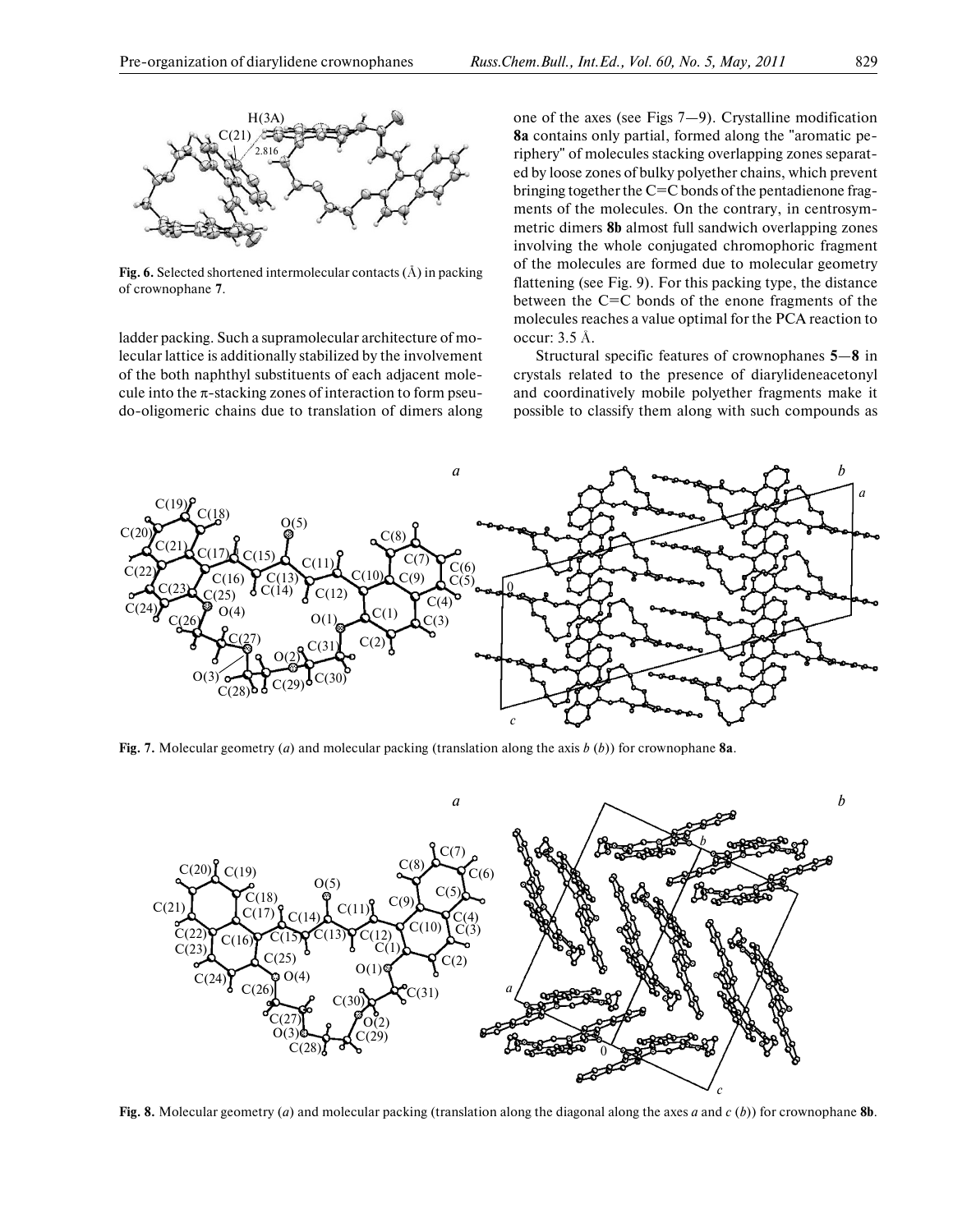

**Fig. 9.** Centrosymmetric dimer **8b**.

atropoisomers, helicates, alkylidenecycloalkanes, cyclo phanes, and others, whose molecules can demonstrate, under certain conditions, axial and/or planar chirality (va rieties of spirality).**43**—**45** In crownophanes asymmetry ap pears due to hindered conformational transitions in the crystal packing and is caused by the shift of the polyether chain with spiral geometry from the plane of the dienone fragment of the molecule. In particular, the oligooxy ethylene fragment in molecules of crownophane **7** has the conformational sequence  $a-g^{(-)}-a-a-g^{(+)}-g^{(+)}$  of units  $-O-CH_2-CH_2-O-$  (see Fig. 5).<sup>46</sup> The torsion angles  $C(25)O(2)C(26)C(27)$ ,  $O(2)C(26)C(27)O(3)$ ,  $C(26)C(27)O(3)C(28)$ ,  $C(27)O(3)C(28)C(29)$ ,  $O(3)C(28)C(29)O(4)$ , and  $C(28)C(29)O(4)C(1)$  are 177.65, –69.43, –166.94, –178.33, 65.45, and 76.39°, re spectively. The shift of the oligooxyethylene chain from the pentadienone fragment plane varies from 0.95 to 1.53 Å (distance from  $C(27)$  and  $O(4)$ , respectively, to the plane  $C(11)C(12)C(14)C(15)$ ). Similar spiral geometry of the oligooxyethylene segment is characteristic of molecules of chalcone podands (C<sub>2</sub> symmetry), *viz.*, acyclic analogs of diarylideneacetonyl crownophanes, in crystals.**40**,**41** It is not excluded that in compounds **5**—**7** the ability to form crystals in the chiral space group of symmetry  $P2_12_12_1$  is related, first of all, to conformational isomerism**2** of the polyether fragment of the molecules (Table 2).

Using methods of simulation of molecular crystal pack ings (see Experimental), we attempted to evaluate the probability of formation of homochiral and heterochiral crystals and the influence of structure-forming features of the model packings (conformational effects, replacement of phenyl and naphthyl fragments in molecules, *etc*.) on the approaching of internuclear distances of potentially possible reaction centers  $C_{\alpha}...C_{\beta}$  and/or  $C_{\alpha}...C_{\beta}$  of the molecules neighboring in crystal.

Simulation quality was evaluated by a comparison of packings of model structures and X-ray diffraction experi mental data. It was found that the simulation results re produce the geometric structure and crystalline motifs of four of five crystal structures considered. Each of such sets containing 60 generated packings contains structures that agree qualitatively with the X-ray diffraction data. The

quality of packing reproduction was evaluated by the su perimposition of crystal fragments of the generated struc tures of the structures established by X-ray diffraction, and the number of molecules, whose positions coincide, was finally determined. If the number of coincidences was 50%, we concluded that the packings resemble satisfacto rily; if the number of coincidence exceeded 75%, we de cided that the packing is well reproduced. Therefore, if the positions of all molecules coincided in the model and real crystals, the crystal packing was considered reproduced.

The best quality of packing reproduction is observed for compound **6**: the model structure with the energy mini mum corresponds to that obtained experimentally (Table 3). For compound **5**, the structure reproducing the crystal packing was obtained in the group  $P2_12_12_1$  with the minimum value of energy in this space group  $(-183.86 \text{ kJ mol}^{-1})$ . For compound **8b**, the structure satisfactorily reproducing the packing was found in the space group  $\overline{P}$ <sup>1</sup>. For compound **8a**, the crystal lattice structure was well reproduced in the space group  $P2_1/c$  with the minimum energy. Among the simulated packings, the most approaching of the reaction centers  $C_{\alpha}$ ... $C_{\beta}$  is observed for compound 5 in the space group  $C2/c$  in two structures close in energies  $(-163.08$  and  $-163.86$  kJ mol<sup>-1</sup>). The distance corresponding to approaching of the reaction centers  $D_{\mathcal{C}_{\alpha}...\mathcal{C}_{\beta}}$  is 3.252 and 3.258 Å, respectively. However, the values of energies of this crystal lattice are comparatively high com pared to the minimum value for the compound in the group  $P2_1/c$  ( $-185.05$  kJ mol<sup>-1</sup>). Thus, the structure packing in this group resulting in the favorable approaching of the reaction centers should be considered as thermody namically less probable than the structures having a lower lattice energy (see Table 3).

The simulation results in the heterochiral space groups  $C_2/c$ ,  $P_1/c$ , and *Pbca* show the possibility of formation of the very diverse motifs of packings for all considered struc tures of crownophanes  $5-8$ . Space group  $P\bar{1}$  is characterized by the pile packing of  $\pi$ -systems with the predominant head-to-head packing type. In the generated homo chiral space groups  $P2_12_12_1$  and  $P2_1$ , the predominant motifs of analogous packing of pairs of brought together crownophanes are also piles in which the  $\pi$ -systems are arranged in parallel planes (Fig. 10). These sets include weak interpile hydrogen bonds C=O...H-C, probably, stabilizing the packing. When imposing conditions of choosing three packings with the lowest lattice energies for each space group, one can observe a hypothetical pos sibility of both heterochiral and homochiral packings for the compounds to take place(see Table 3, Fig. 10). It is essential that for compounds **5**, **6**, and **8a** the values of energies of homochiral packings mainly lie in the region of lowest values, while they occupy an intermediate posi tion for crownophane **7**. These results agree with the ex perimental data: homochiral packings are observed for structures **5**—**7**. However, if the factor of approaching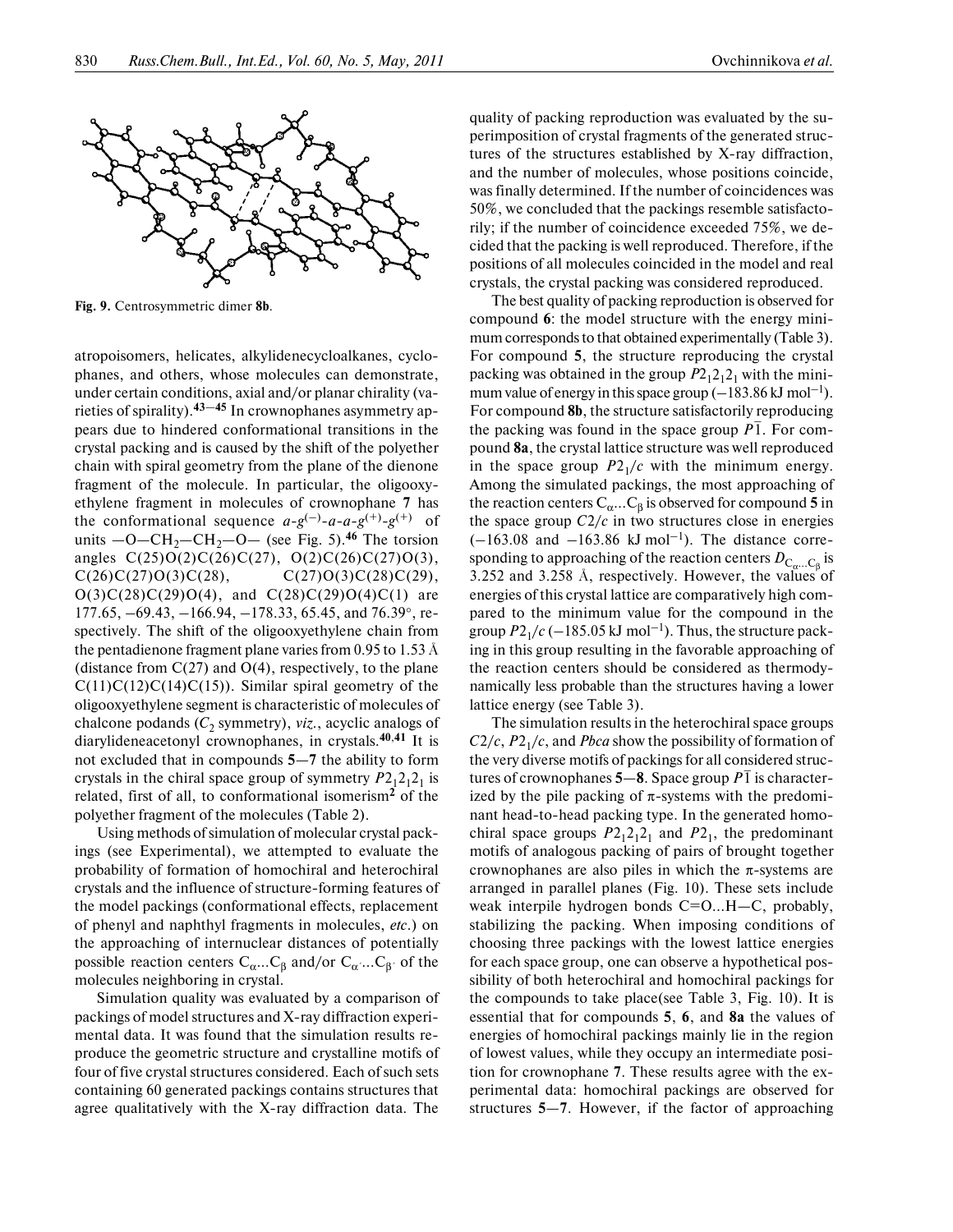| Parameter                                       | 5                          | 6                              | 7                              | <b>8a</b>                      | <b>8b</b>                      | $\boldsymbol{9}$           |
|-------------------------------------------------|----------------------------|--------------------------------|--------------------------------|--------------------------------|--------------------------------|----------------------------|
| Molecular formula                               | $C_{21}H_{20}O_4$          | $C_{23}H_{24}O_5$              | $C_{29}H_{24}O_4$              | $C_{31}H_{28}O_5$              | $C_{31}H_{28}O_5$              | $C_{62}H_{56}O_0$          |
| Molecular weight<br>/g mol <sup>-1</sup>        | 336.37                     | 380.42                         | 436.48                         | 480.53                         | 480.53                         | 961.07                     |
| Crystal system                                  | Orthorhombic               | Orthorhombic                   | Orthorhombic                   | Monoclinic                     | Monoclinic                     | Monoclinic                 |
| Z                                               | $\overline{4}$             | 4                              | 4                              | 8                              | 4                              | 2                          |
| Space group                                     | $P2_12_12_1$               | $P2_12_12_1$                   | $P2_12_12_1$                   | C2/c                           | P2 <sub>1</sub> /c             | P2 <sub>1</sub> /c         |
| $a/\text{A}$                                    | 4.9371(9)                  | 4.8736(2)                      | 6.9070(4)                      | 39.218(4)                      | 15.490(2)                      | 15.309(3)                  |
| b/A                                             | 16.396(2)                  | 14.8649(6)                     | 16.9982(9)                     | 9.0837(8)                      | 16.842(2)                      | 16.601(3)                  |
| $c/\AA$                                         | 20.902(4)                  | 26.6993(13)                    | 16.9982(9)                     | 14.2518(14)                    | 9.1939(12)                     | 9.251(2)                   |
| $\alpha$ /deg                                   | 90                         | 90                             | 90                             | 90                             | 90                             | 90                         |
| $\beta$ /deg                                    | 90                         | 90                             | 90                             | 105.957(9)                     | 98.407(11)                     | 98.242(18)                 |
| $\gamma$ /deg                                   | 90                         | 90                             | 90                             | 90                             | 90                             | 90                         |
| $V/\AA$ <sup>3</sup>                            | 1692.0(5)                  | 1934.25(15)                    | 2171.2(3)                      | 4881.6(8)                      | 2372.8(5)                      | 2326.9(9)                  |
| $d_{\text{calc}}/\text{g cm}^{-3}$              | 1.320                      | 1.306                          | 1.335                          | 1.308                          | 1.345                          | 1.372                      |
| F(000)                                          | 712                        | 808                            | 920                            | 2032                           | 1016                           | 1016                       |
| $\mu$ (Mo-K $\alpha$ )/mm <sup>-1</sup>         | 0.091                      | 0.091                          | 0.088                          | 0.088                          | 0.090                          | 0.092                      |
| Crystal size/mm                                 | $0.50\times0.18\times0.06$ | $0.41 \times 0.22 \times 0.08$ | $0.46 \times 0.39 \times 0.22$ | $0.46 \times 0.28 \times 0.14$ | $0.41 \times 0.37 \times 0.29$ | $0.39\times0.17\times0.09$ |
| Scan type/range                                 | $\omega/3.16 - 26.39$      | $\omega/2.84 - 26.37$          | $\omega/3.15 - 28.29$          | $\omega/2.77 - 26.39$          | $\omega/2.66 - 26.38$          | $\omega/2.69 - 26.39$      |
| $\theta$ /deg                                   |                            |                                |                                |                                |                                |                            |
| Ranges of                                       | $-6 \leq h \leq 3$ ,       | $-5 \leq h \leq 6$ ,           | $-7 \leq h \leq 9$ ,           | $-37 \le h \le 48$ ,           | $-12 \le h \le 19$ ,           | $-19 \le h \le 14$ ,       |
| measured                                        | $-20 \le k \le 17$ ,       | $-14 \le k \le 18$ ,           | $-22 \le k \le 22$             | $-9 \le k \le 11$ ,            | $-21 \le k \le 16$ ,           | $-18 \le k \le 20$ ,       |
| reflections                                     | $-26 \le l \le 24$         | $-33 \le l \le 31$             | $-24 \le l \le 24$             | $-17 \le l \le 17$             | $-11 \le l \le 11$             | $-11 \le l \le 10$         |
| Number of measured                              | 5751                       | 9015                           | 12221                          | 11313                          | 8453                           | 9413                       |
| reflections                                     |                            |                                |                                |                                |                                |                            |
| Number of independent                           | 3379                       | 2322                           | 4965                           | 4940                           | 4606                           | 4585                       |
| reflections $(R_{\text{int}})$                  | (0.0408)                   | (0.0414)                       | (0.0389)                       | (0.0305)                       | (0.0421)                       | (0.1824)                   |
| Number of reflections<br>with $I > 2\sigma(I)$  | 1681                       | 1309                           | 3451                           | 897                            | 2411                           | 1773                       |
| R Factors                                       | $R_1 = 0.0407$ ,           | $R_1 = 0.0319$ ,               | $R_1 = 0.0325$ ,               | $R_1 = 0.0408$ ,               | $R_1 = 0.0581$ ,               | $R_1 = 0.0571$ ,           |
| on $I > 2\sigma(I)$                             | $wR_2 = 0.0587$            | $wR_2 = 0.0679$                | $wR_2 = 0.0694$ ,              | $wR_2 = 0.0784$                | $wR_2 = 0.1371$                | $wR_2 = 0.0729$            |
| on all reflections                              | $R_1 = 0.1024$ ,           | $R_1 = 0.0608,$                | $R_1 = 0.0571,$                | $R_1 = 0.1084,$                | $R_1 = 0.1271,$                | $R_1 = 0.1797$ ,           |
|                                                 | $wR_2 = 0.0644$            | $wR_2 = 0.0705$                | $wR_2 = 0.0744$                | $wR_2 = 0.0784$                | $wR_2 = 0.1580$                | $wR_2 = 0.0830$            |
| Goodness-on-fit on $F^2$                        | 1.003                      | 1.007                          | 1.001                          | 1.011                          | 1.005                          | 1.010                      |
| Residual electron<br>density                    | $-0.160/0.172$             | $-0.121/0.136$                 | $-0.151/0.137$                 | $-0.199/0.192$                 | $-0.375/0.240$                 | $-0.183/0.236$             |
| /e • $\mathring{A}^3$ , $\rho_{min}/\rho_{max}$ |                            |                                |                                |                                |                                |                            |

**Table 2.** Parameters of crystals and X-ray diffraction experiments for compounds **5—9**

potentially possible reaction centers is taken into account and selection is performed by the lowest energy states with out the conditions of inclusion of each space group, the number of hypothetical homochiral packings would con siderably be shortened, which is demonstrated in the dia gram (Fig. 11).

As a whole, among 360 generated packings in various space groups, the probability of approaching the centers  $C_{\alpha}...C_{\beta}$  and/or  $C_{\alpha}...C_{\beta}$  at distances that do not exceed 3.8 Å is observed only for 42 structures, and 28 such struc tures are generated for molecules **8b**. Note for comparison that nine packings were found for molecules **5**, and five packings in which  $D_{\text{C}_{\alpha}...\text{C}_{\beta}}$  < 3.8 Å were found for compound **6**. No structures with this approaching of potential reaction centers were isolated for molecules **8a**.

According to the simulation results for compound **8b**, there are significantly more probable states in which the

interatomic distances  $\rm C_{\alpha} ... C_{\beta}$  decrease and the crystal lattice energies are simultaneously low compared to other compounds. The shortest distances of this type for struc ture **8b** are 3.570 and 3.550 Å at the corresponding values of the lattice energy equal to  $-225.0$  and  $-224.0$  kJ mol<sup>-1</sup>. The shortest  $D_{C_\alpha...C_\beta}$  distance for structure **8a** is 3.814 Å; however, it is observed for the structure with a compara tively high lattice energy of  $-173.7$  kJ mol<sup>-1</sup>. The result of packing simulation for structure **8** in the conformational state corresponding to the total energy minimum of an isolated molecule characterized by a substantially bent shape does not allow one to observe the probability of approaching of the reaction centers by less than 4.0 Å.

Thus, the simulation results indicate that **8b** is the most probable structure for which PCA can be observed in the crystal phase. In the most part of modeled molecular packings of this compound, both the energy (thermo-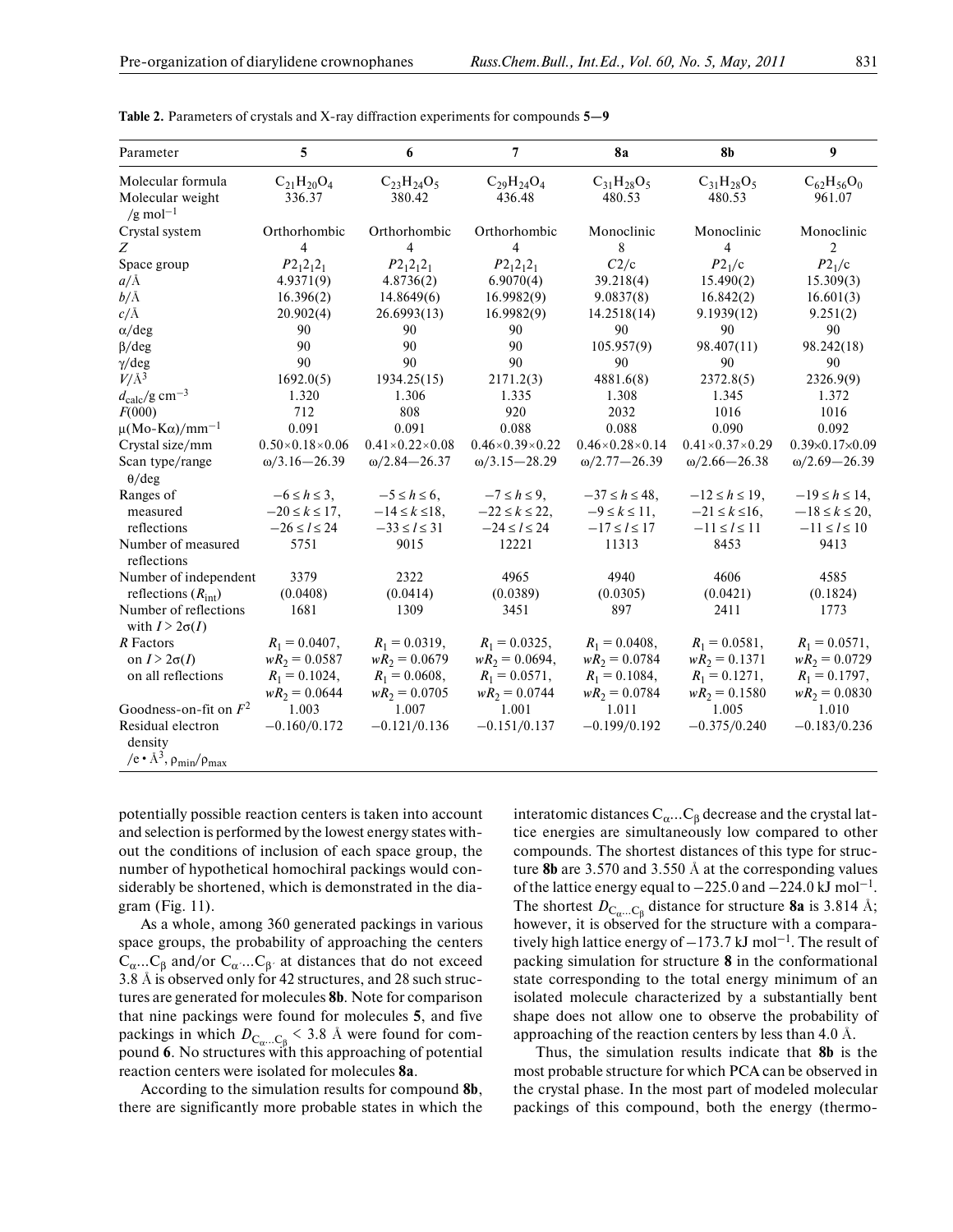**Table 3.** Selected model molecular packings of com pounds **5**—**8** with the minimum value of lattice energy (*E*)

| Compound  | Space group        | $-E/kJ$ mol <sup>-1</sup> |
|-----------|--------------------|---------------------------|
| 5         | C2/c               | 167.2                     |
|           | $P_1$              | 177.34                    |
|           | $P2_1$             | 178.81                    |
|           | $P2_1/c$           | 185.05                    |
|           | $P2_12_12_1$       | 183.86                    |
|           | Pbca               | 165.91                    |
| 6         | C2/c               | 176.16                    |
|           | P <sub>1</sub>     | 184.84                    |
|           | $P2_1$             | 194.11                    |
|           | $P2_1/c$           | 194.86                    |
|           | $P2_12_12_1$       | 201.87                    |
|           | Pbca               | 178.74                    |
| 7         | C2/c               | 197.62                    |
|           | $P_1$              | 212.13                    |
|           | $P2_1$             | 199.7                     |
|           | P2 <sub>1</sub> /c | 214.03                    |
|           | $P2_12_12_1$       | 201.18                    |
|           | Pbca               | 195.26                    |
| <b>8a</b> | C2/c               | 189.15                    |
|           | P <sub>1</sub>     | 217.51                    |
|           | $P2_1$             | 220.32                    |
|           | $P2_1/c$           | 224.32                    |
|           | $P2_12_12_1$       | 222.89                    |
|           | Pbca               | 197.64                    |
| 8b        | C2/c               | 216.73                    |
|           | $P\overline{1}$    | 230.02                    |
|           | $P2_1$             | 207.7                     |
|           | $P2_1/c$           | 225.01                    |
|           | $P2_12_12_1$       | 208.34                    |
|           | Pbca               | 213.39                    |

dynamic) and geometrical control of approaching the re action centers is provided predominantly in centrosym metric dimers. In addition, the simulation data show that the most significant factor determining reaction center approaching in crownophanes **5**—**8**, under the fulfilled condition of thermodynamic preference of the considered types of packings, is the shape of the molecule: stabiliza tion of comparatively planar fragments of  $\pi$ -systems in crystal. The possibility of reaction center approaching de creases sharply with a change in the conformational state of the structure leading to a decrease in planarity of the molecule.

**Photochemical behavior of** *E***,***E***-isomers 5—8 in the solid phase.** As mentioned above, all condensation products **5**—**8** were mixtures of *E*,*E*- and *E*,*Z*-isomers. Prior to studies of photochemical transformations in single crystals and X-ray diffraction analyses and after chromatographic purifica tion and recrystallization from acetonitrile or pyridine so lutions, all crystalline samples studied were checked to purity and the absence of impurities (in particular, *E*,*Z* isomers) by NMR spectroscopy. However, during the X-ray diffraction analysis of single crystal **8b** at 130(2) we found that the peaks corresponding to photoadduct **9** along the peaks of spatial electron density corresponding to com pound **8b**, (Scheme 2). According to the data obtained for freshly prepared crystals **8b**, the ratio of occupancies of positions of atoms in crownophane **8b** and dimerization product **9** is 0.9/0.1 (*i.e.*, it is almost at the resolution level of the method). According to the X-ray diffraction results, the optimal<sup>2,42</sup> (3.5 Å) approach of photosensitive groups СН=СН in intermolecular sandwiches capable of under going photodimerization reactions is observed in crystals of modification **8b**. The presence of a photoadduct impu rity in the corresponding crystal **8b** can be explained ex clusively by photochemical transformations due to light irradiation of the crystals inevitable for X-ray diffraction analysis. Similar changes in crystals with the formation of photoadducts during X-ray diffraction studies were ob served earlier for the chalcone podands as well.**<sup>41</sup>**

**Scheme 2**



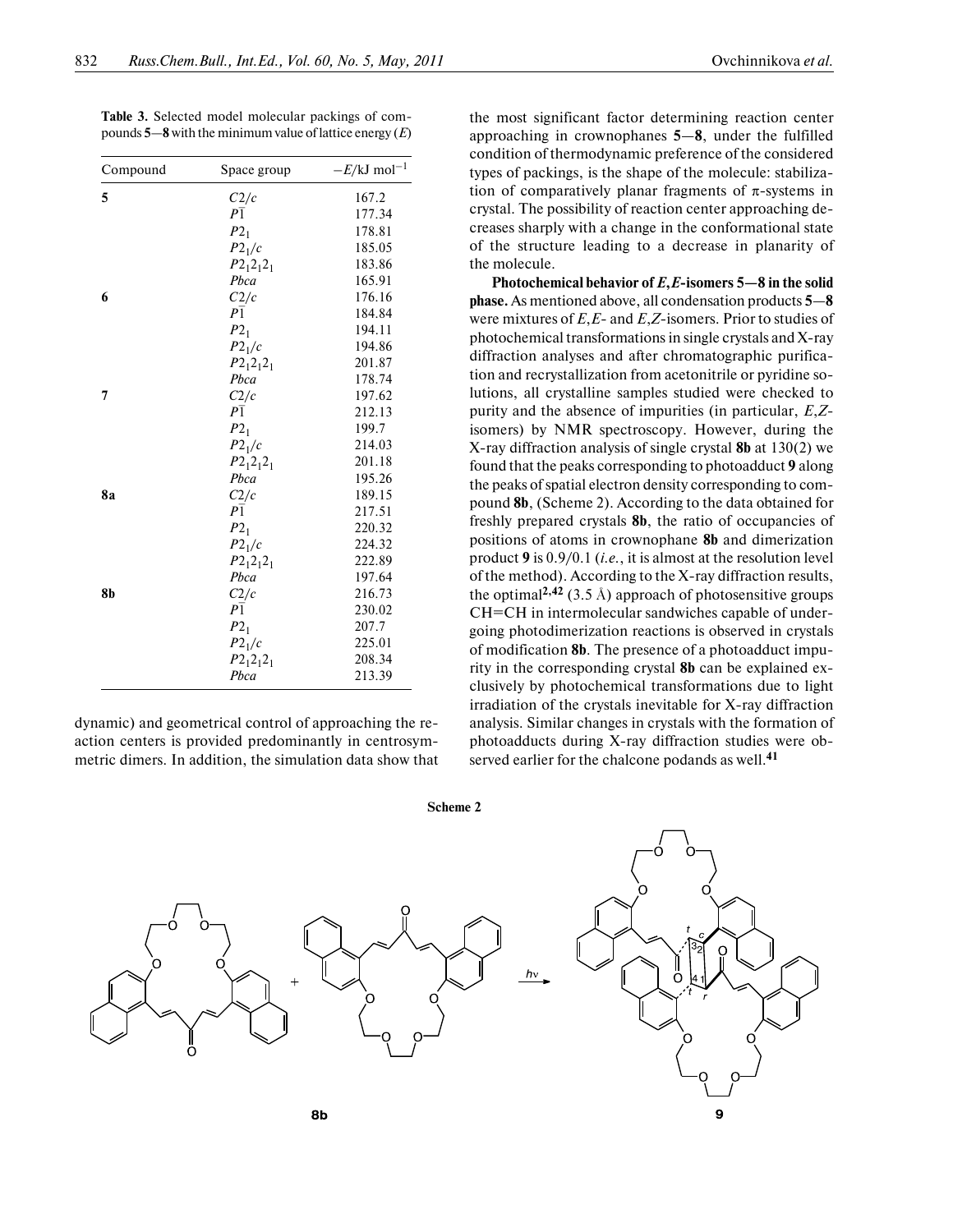

**Fig. 10.** Lattice energy distribution of molecular packings for triples of the lowest-energy packings of each of compounds **5—8**.

In turn, as sample **8b** is irradiated with non-filtered light from a mercury lamp (125 W), the occupancy of



**Fig. 11.** Distribution of lowest-energy model structures **5**—**8** with allowance for the distance between the potential reaction centers.

positions of product **9** in the single crystal increases. Ac cording to the X-ray diffraction data, the ratio **8b/9** was 0.2/0.8 for the sample irradiated for  $18-20$  h at  $25 °C$ , *i.e.*, the crystal is formed predominantly by the dimeriza tion product. The residual occupancy of positions corre sponding to crownophanes **8b** can be explained, first, by the incompleteness of the dimerization process, which re quires a longer irradiation time, and by a possible revers ibility of the transformation of **8b** into **9** (especially under the conditions of the action of ionizing radiation in X-ray diffraction experiment). Indeed, after irradiation for a week, no signals of protons of the starting compound **8b** were observed in the  ${}^{1}H$  NMR spectra of the samples. Therefore, the impurity of unreacted molecules **8b** does not exceed 1—3%.

Thus, the X-ray diffraction data for the irradiated single crystals indicates that the PCA reaction occurs in the whole sample bulk according to the single crystal—single crystal type with retention of the crystal structure (see Scheme 2, Fig. 12). The insignificant changes in the geometrical pa rameters of centrosymmetric sandwich dimers **8b** due to photolysis with the formation of cyclobutane-containing crownophane **9** are directly related to the presence of loose zones (oxyethylene fragments) around the excimeric tran sition complex and intermolecular π-stacking interaction of the naphthyl substituents that prevents substantial con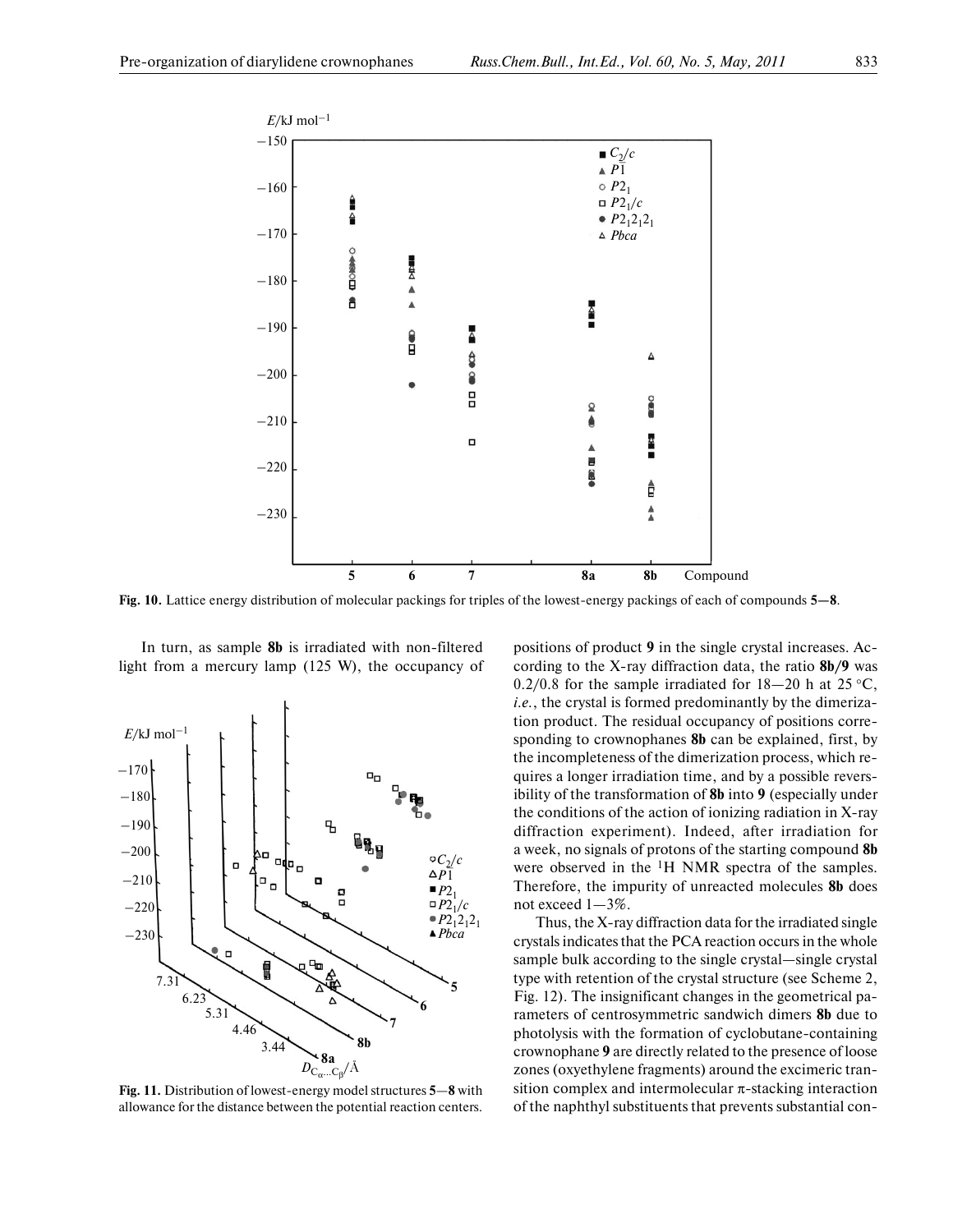formational changes in the reacting dimer (see Figs 9, 12, and 13).

The four-membered cycle of a molecule of crowno phane **9** with the α-truxillic type of isomerism**3** is rigidly planar. In cyclobutane the  $C(11) - C(12)$  (1.541(1) Å) and  $C(11)$ — $C(12A)$  (1.612(1) Å) bond lengths differ insignificantly, as the conjugated angles С(11А)—С(12А)—С(11) and  $C(12) - C(11) - C(12A)$  (90.07(1) and 89.93(1)°, respec-



**Fig. 12.** Molecular geometry (*a*) and molecular packing (translation along the diagonal along the axes *a* and *c* (*b*)) for crownophane **9**.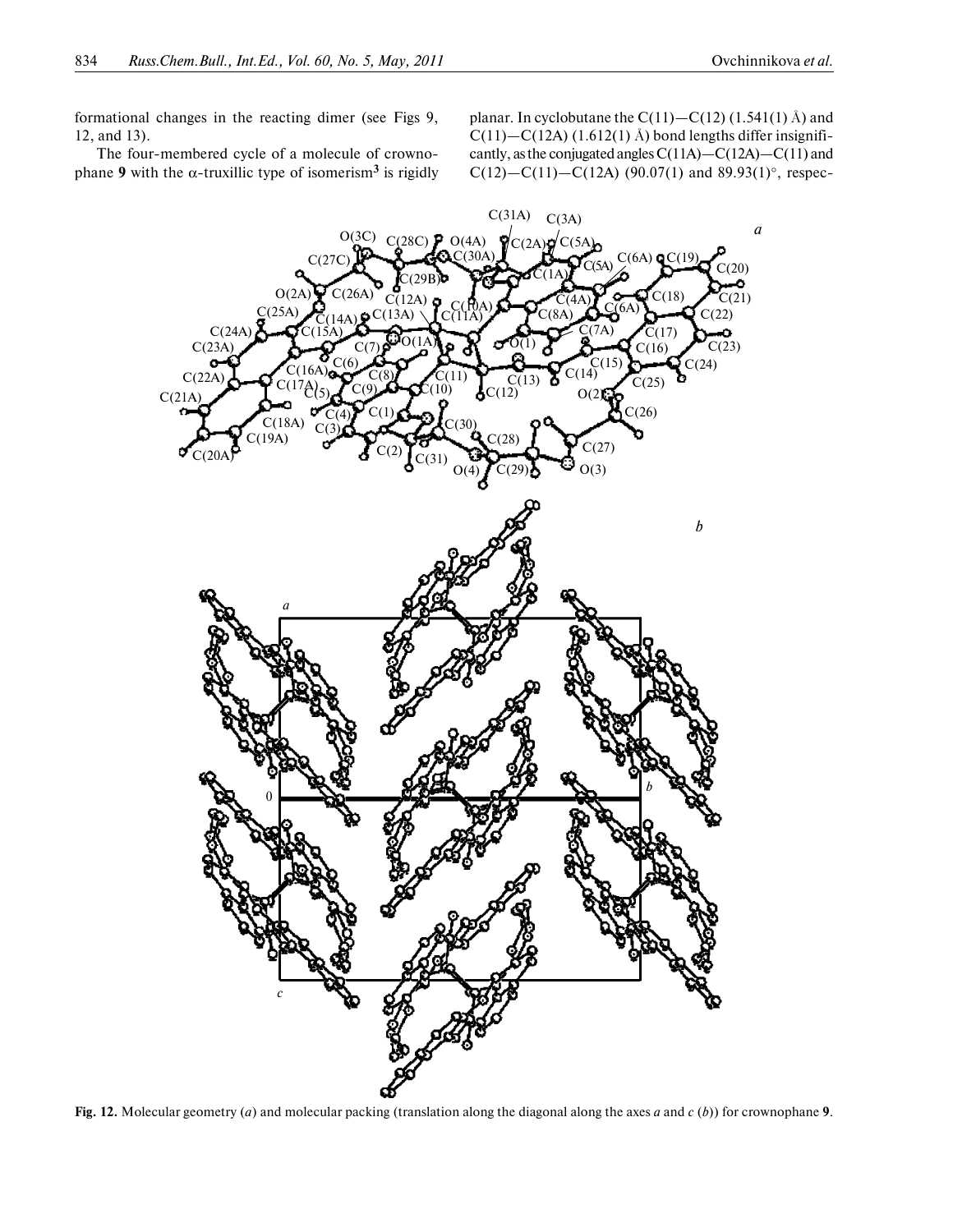

**Fig. 13.** Geometry of dimer **8b** before (*a*) and after irradiation (*b*) of crownophane **9** with non-filtered light of a mercury lamp.

tively). The torsion angles  $C(10) - C(11) - C(12) - C(13)$ and  $C(10) - C(11) - C(12A) - C(13A)$  are 114.41(2) and  $2.62(2)$ °, respectively.

Along with X-ray diffraction, the photoinduced chang es in single crystals of crownophane **8b** associated with the

partial disappearance of the chromophoric fragments were confirmed by a decrease in the light absorption maximum  $(\lambda = 450 \text{ nm})$  in the UV (DRA) spectra with the simultaneous hypsochromic shift of the absorption in the wave length region 350—450 nm (Fig. 14). In the IR spectra (DRA) the formation of the cyclobutane fragment was determined from the shift of the absorption band maxi mum of stretching vibrations of the carbonyl group to the high-frequency region by 19 cm<sup>-1</sup> (1673 cm<sup>-1</sup> (C=O)) and the appearance of new absorption band maxima at 2924 and 2910  $cm^{-1}$  (region of stretching vibrations of С—Н bonds).**41** We earlier observed similar changes in single crystals for chalcone podands. However, unlike the latter, insignificant redistributions of the absorption band intensities in the region of bending vibrations of the С—О—С bonds of the oxyethylene fragment at 1139—1188 cm–1 indicate slight conformational changes during PCA in molecules **8b** (see Fig. 14).

In the  ${}^{1}H$  NMR spectra, protons of the cyclobutane fragment of photoadduct **9** form a symmetrical spin sys tem of the АА´XX´ type characteristic of the *rctt*-isomer (Fig. 15), which can be considered in the first-order ap proximation as two doublets of doublets with the chemical shifts 6.20 and 4.94 ppm and SSCC  ${}^{3}J_{AX} = {}^{3}J_{AX'} = 12.0$  Hz and  ${}^{3}J_{A'X} = {}^{3}J_{AX'} = 8.0$  Hz.

On going to compounds **5—7**, the intermolecular dis tances between the photosensitive groups СН=СН in crease to 4.8—6.9 Å due to topotactic control of the mo lecular lattices and, hence, the occurrence of PCA in crys tals of these crownophanes is poorly probable. However, another type of photochemical transformations in the sol id phase is possible for olefins: *E*—*Z*-isomerization. Simi lar processes were observed earlier for acyclic analogs of



**Fig. 14.** (*a*) UV absorption spectra (DRA) of compound **8b** upon visible light irradiation: the starting compound (*1*), the PCA product (*2*); (*b*) IR absorption spectra (DRA) of crownophane **8b** (*1*) and the cyclobutane-containing adduct **9** (*2*).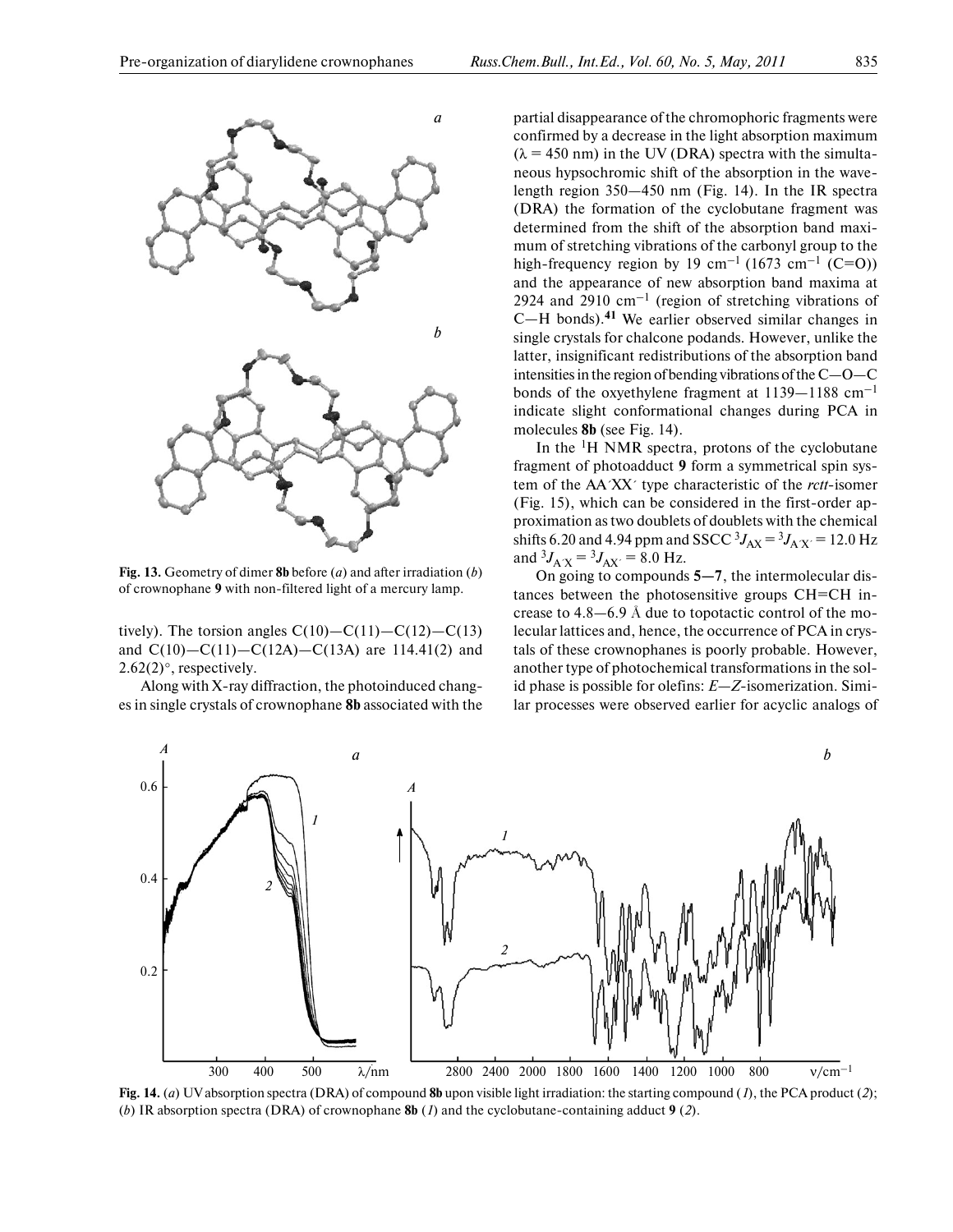

**Fig. 15.** <sup>1</sup>H NMR spectra (400 MHz, DMSO-d<sub>6</sub>) of compound 8b before irradiation (*1*) and product 9 after irradiation with nonfiltered light from a mercury lamp (125 W) (*2*).

crownophanes (chalcone podands) and it was assumed that *Е—Z*-isomerization occurred probably on defects and/ or faces of crystals involving one of terminal chalcone groups in the photochemical reaction. This group is not bound by stacking interactions and is partially liberated from the influence of the adjacent environment.**41** It was marked that the conjugated group Ph—C=O with the СН=СН fragment of chalcone podands favors an increase in the singlet-triplet conversion constant (sensibilizing ability) and, hence, an increase in the probability of pho toinduced *Е—Z*-isomerization.**<sup>47</sup>**

It was found by NMR spectroscopy that during pho tolysis molecules in crystals of compounds **5**—**7** can un dergo *E*—*Z*-isomerization of the CH=CH bond to form stereoisomers **5a—7a** (Scheme 3, Fig. 16).

The interpretation of the  ${}^{1}H$  NMR spectroscopic data for the starting and irradiated crystals of compounds **5—7** suggests isomerization analogous to that observed earlier**41** for the chalocone podands of only one of the —СН=СН— groups of the pentadienone fragment of crownophanes during photochemical transformations. In particular, the spectra of crownophane **5** contain signals of the α,β-protons of the СН=СН group in the *Z*-config uration at  $\delta$  6.27 and 7.10 as two doublets with the SSCC 12.7 Hz and also signals at  $\delta$  6.62 and 7.80 of the α,β-protons of the second fragment in the *Е*-configuration with the SSCC 16.8 Hz (see Fig. 16).

Thus, the X-ray diffraction studies of molecular pack ings of diarylideneacetonyl crownophanes **5**—**8** confirm the earlier formulated thesis about the ability of crown ethers**33**—**39** and their acyclic analogs**40**,**41** (podands) with photochromic side groups to enter into the PCA reaction in crystals packed predominantly as centrosymmetrical dimers. According to the experimental data, topotactic control of photosensitive center approaching takes place for this type of packing. In the case of diarylideneacetonyl crownophanes, the introduction of naphthyl substituents into the chromophoric fragment along with the "planar" geometry is the key factor in the formation of the corre sponding centrosymmetric dimers in the solid phase.



**Scheme 3**

**5**, **6**:  $n = 1$ , 2. Ar = Ph; **7**:  $n = 1$ , Ar is naphthyl.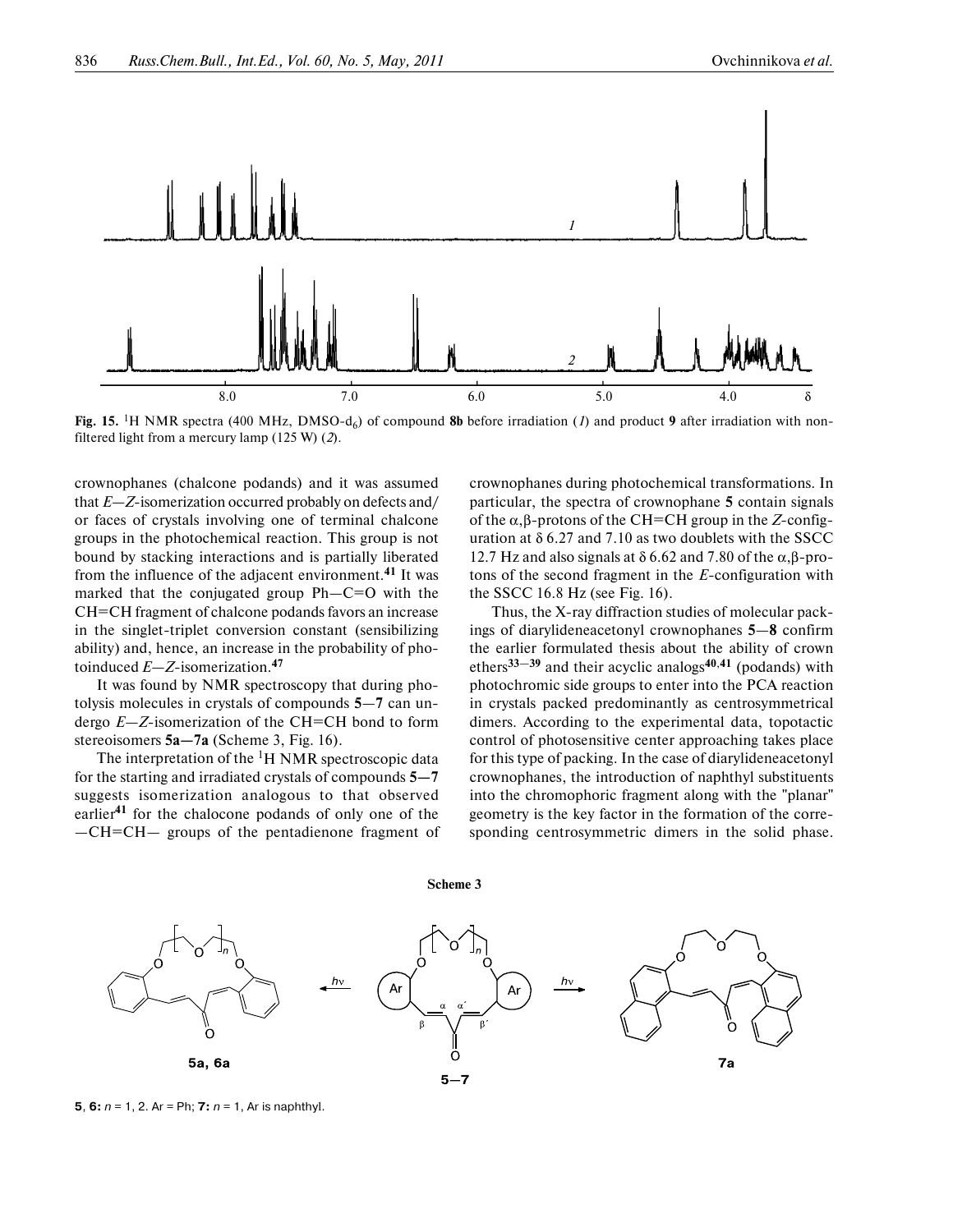

**Fig. 16.** 1Н NMR spectra (400 MHz, DMSO-d6) of compound **5** before (*1*) and after irradiation with non-filtered light from a mercury lamp (125 W) for 12 h (*2*).

In turn, the concerted action of the conformationally mo bile oligooxyethylene fragment and naphthyl substituents in molecules provides the stereospecific PCA reaction to occur in crystals of modification **8b** by the single crys tal—single crystal type.

## **Experimental**

IR spectra were recorded on a Spectrum One FTIR spec trometer (Perkin—Elmer) using a diffuse reflectance sampling accessory (DRA). UV spectra were measured on a UV-2401 PC spectrometer (Shimadzu) using an integrating sphere attachment. <sup>1</sup>H and <sup>13</sup>C NMR spectra were recorded in DMSO- $d_6$  solutions on Bruker DRX-400 and Bruker AV-500 instruments with work ing frequencies of 400.1, 500.1 and 100.6, 125.8 MHz, respectively, using Me<sub>4</sub>Si and DMSO-d<sub>6</sub> ( $\delta$ <sub>C</sub> 39.5) as internal standards. The complete assignment of signals in the  ${}^{1}H$  and  ${}^{13}C$  NMR spectra was performed using 2D NOESY, HSQC, and HMBC experiments. Melting points were determined on a Boetius micro heating stage. Thin-layer chromatography was carried out on Silufol-254 plates. The points were developed with iodine vapors.

**Synthesis of diarylideneacetonyl crownophanes 5—8.** A mixture of formyl podand**<sup>40</sup> 1**—**4** (0.96 mmol) and acetone (2.88 mmol) in ethanol (50 mL) was heated in a flask to 65—70 °С and mag netically stirred at this temperature for 30 min. Then a 20% ethanolic solution (3 mL) of KOH was added, and stirring was continued with gradual cooling of the reaction mixture to ∼20 °С. The solution was additionally stored in the dark for 12 h. Water was added to the reaction mixture, and the precipitate formed was filtered off by washing with several portions of water on the filter. Products **5—8** were purified and separated using column chromatography  $(SiO<sub>2</sub>)$ , eluting with an ethyl acetate—hexane (1 : 1) mixture. Compounds **5—8** were recrystallized from an acetonitrile solution.

**(16***E***,19***E***)-Dibenzo[***h***,***o***][1,4,7]trioxacyclohexadeca-16,19 dien-18-one (5).** The yield was 38%, m.p. 172—174 °С. 1Н NMR

(400 MHz), δ: 3.84 (m, 4 H, H(7), H(9)); 4.33 (m, 4 H, H(6), H(10)); 7.07 (ddd, 2 H, H(2), H(14),  $J = 7.6$  Hz,  $J = 7.4$  Hz,  $J = 0.8$  Hz); 7.22 (dd, 2 H, H(4), H(12),  $J = 8.3$  Hz,  $J = 0.8$  Hz); 7.43 (ddd, 2 H, H(3), H(13), *J* = 8.3 Hz, *J* = 7.4 Hz, *J* = 1.6 Hz); 7.54 (d, 2 H, H(17), H(19), *J* = 16.4 Hz); 7.70 (dd, 2 H, H(1), H(15),  $J = 7.6$  Hz,  $J = 1.6$  Hz); 7.92 (d, 2 H, H(16), H(20), *J* = 16.4 Hz). 13C NMR (100 MHz), δ: 69.15 (C(6), C(10)); 69.43 (C(7), C(9)); 114.91 (C(4), C(12)); 121.74 (C(2), C(14)); 124.28 (C(15a), C(20a)); 126.03 (C(17), C(19)); 130.60 (C(1), C(15)); 131.79 (C(3), C(13)); 138.72 (C(16), C(20)); 157.85 (C(4a), C(11a)); 190.17 (C(18)). IR (DRA), ν/cm–1: 569, 611; 728, 756, 781 (arom.); 834, 890, 923, 943; 1016, 1043, 1062, 1102, 1123, 1165, 1184, 1221, 1257 (ν<sub>s</sub>, ν<sub>as</sub>, C<sub>arom</sub> - Ο - C<sub>alk</sub>, C<sub>alk</sub> - Ο - C<sub>alk</sub>); 1272, 1313, 1333, 1457, 1482; 1569, 1588 (С=С); 1645 (С=О); 2827, 2875, 2901, 2937, 2988 (C<sub>alk</sub>-H); 3033, 3052, 3072 (C<sub>arom</sub>—H). Found (%): C, 74.93; H, 6.03. C<sub>21</sub>H<sub>20</sub>O<sub>4</sub>. Calculated (%): С, 75.00; Н, 5.95.

**(19***E***,22***E***)-Dibenzo[***k,r***][1,4,7,10]tetraoxacyclononadeca- 19,22-dien-21-one (6).** The yield was 27%, m.p. 100−102 °С. <sup>1</sup>H NMR (400 MHz), δ: 3.71 (s, 4 H, H(9), H(10)); 3.87 (m, 4 H, H(7), H(12)); 4.25 (m, 4 H, H(6), H(13)); 7.02 (ddd, 2 H, H(2), H(17), *J* = 7.6 Hz, *J* = 7.4 Hz, *J* = 1.0 Hz); 7.12 (d, 2 H, H(4), H(15), *J* = 8.1 Hz); 7.41 (ddd, 2 H, H(3), H(16), *J* = 8.1 Hz, *J* = 7.4 Hz, *J* = 1.7 Hz); 7.50 (d, 2 H, H(20), H(22), *J* = 15.9 Hz); 7.59 (dd, 2 H, H(1), H(18), *J* = 7.6 Hz, *J* = 1.7 Hz); 7.64 (d, 2 H, H(19), H(23),  $J = 15.9$  Hz). <sup>13</sup>C NMR (100 MHz), δ: 67.30 (C(6), C(13)); 68.48 (C(7), C(12)); 70.01 (C(9), C(10)); 112.19 (C(4), C(15)); 120.79 (C(2), C(17)); 122.88 (C(18a), C(23a)); 128.44 (C(20), C(22)); 131.63 (C(3), C(16)); 133.78 (C(1), C(18)); 139.70 (C(19), C(23)); 158.13 (C(4a), C(14a)); 189.55 (C(21)). IR (DRA), ν/cm–1: 568, 613; 716, 746, 788 (arom.); 830, 852, 889, 914, 943, 992; 1058, 1090, 1122, 1162, 1196, 1237, 1259 ( $v_s$ ,  $v_{as}$ ,  $C_{arom}$  – O –  $C_{alk}$ ,  $C_{alk}$  – O –  $C_{alk}$ ); 1301, 1338, 1361, 1376, 1445, 1455, 1493; 1569, 1615 (С=С); 1666 (С=О); 2767, 2872, 2925 (С<sub>alk</sub>—Н); 3022, 3047, 3070 (С<sub>arom</sub>—Н). Found (%): C, 72.67; H, 6.59.  $C_{23}H_{24}O_5$ . Calculated (%): С, 72.63; Н, 6.32.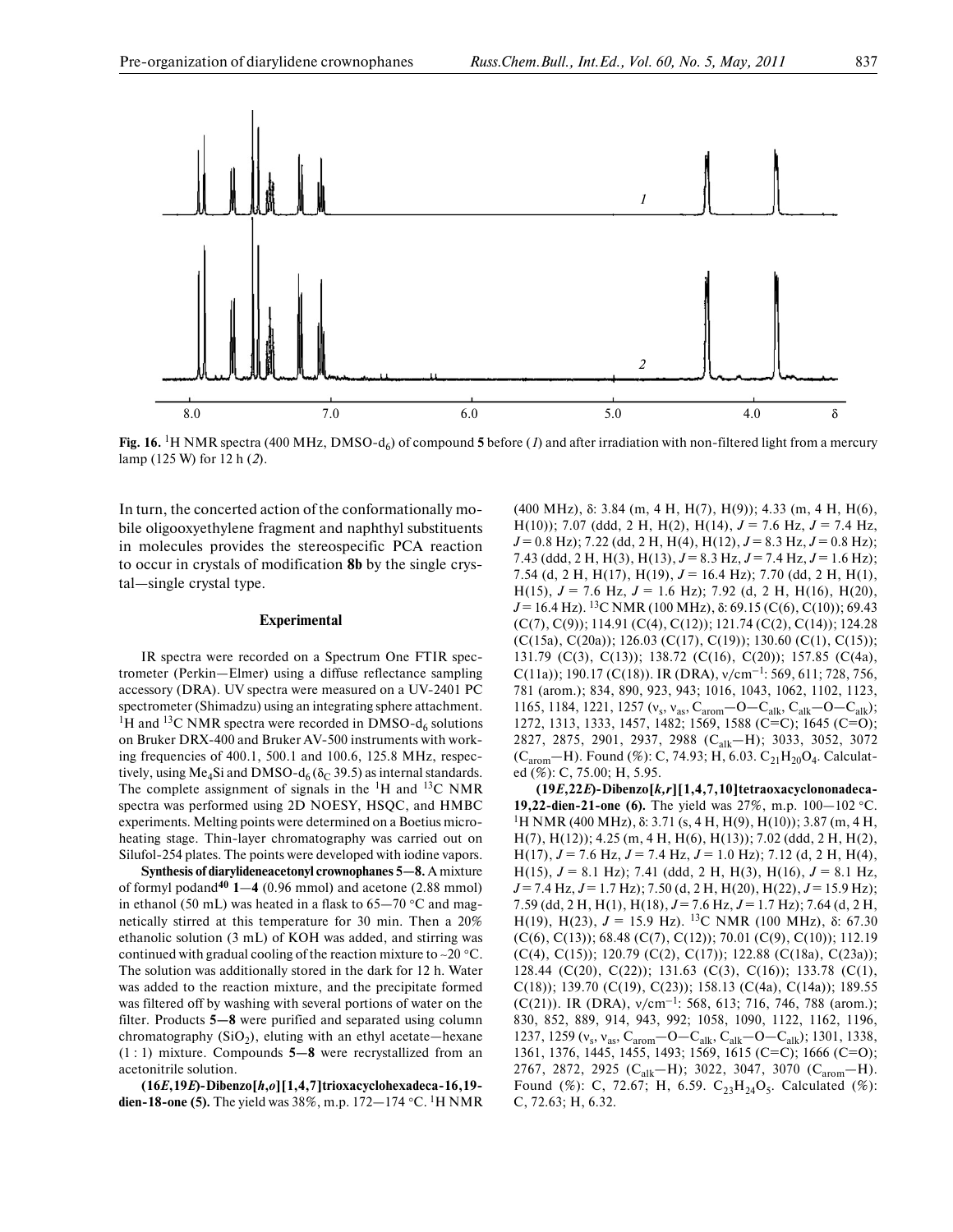**(20***E***,23***E***)-Dinaphtho[2,1-***h***:1´,2´-***o***][1,4,7]trioxacyclohexa deca-20,23-dien-22-one (7).** The yield was 42%, m.p. 232—234 °С. 1Н NMR (500.1 MHz), δ: 3.89 (m, 4 H, H(9), H(11)); 4.51 (m, 4 H, H(8), H(12)); 7.48 (ddd, 2 H, H(3), H(17), *J* = 8.1 Hz, *J* = 6.9 Hz, *J* = 0.8 Hz); 7.60 (d, 2 H, H(6), H(14), *J* = 9.2 Hz); 7.64 (ddd, 2 H, H(2), H(18),  $J = 8.6$  Hz,  $J = 6.9$  Hz,  $J = 1.4$  Hz); 7.70 (d, 2 H, H(21), H(23), *J* = 16.4 Hz); 7.97 (dd, 2 H, H(4), H(16),  $J = 8.1$  Hz,  $J = 1.4$  Hz); 8.07 (d, 2 H, H(5), H(15), *J* = 9.2 Hz); 8.27 (dd, 2 H, H(1), H(19), *J* = 8.6 Hz, *J* = 0.8 Hz); 8.48 (д, 2 H, H(20), H(24), *J* = 16.4 Hz). 13C NMR (125.8 MHz), δ: 69.34 and 69.35 (C(8), C(9), C(11), C(12)); 115.65 (C(6), C(14)); 117.47 (C(19b), C(24a)); 122.78 (C(1), C(19)); 124.19 (C(3), C(17)); 127.77 (C(2), C(18)); 128.82 (C(4), C(16)); 129.10 (C(4a), C(15a)); 129.35 (C(21), C(23)); 131.85 (C(19a),  $C(24b)$ ); 132.11 ( $C(5)$ ,  $C(15)$ ); 135.62 ( $C(20)$ ,  $C(24)$ ); 156.13 (C(6a), C(13a)); 190.16 (C(22)). IR (DRA),  $v/cm^{-1}$ : 559, 663, 696; 740, 757 (arom.); 808, 818, 867, 889, 932, 962, 978, 997; 1058, 1075, 1094, 1122, 1163, 1185, 1210, 1254, 1269, 1287 ( $v_s$ ,  $v_{as}$ ,  $C_{arom}$  - O -  $C_{alk}$ ,  $C_{alk}$  - O -  $C_{alk}$ ); 1315, 1348, 1377, 1432, 1445, 1455, 1469, 1510; 1558, 1582, 1608 (С=С); 1642 (С=О); 2743, 2804, 2825, 2855, 2875, 2909, 2931, 2951, 2988 (Сalk—Н); 3020. 3046, 3057, 3070 (Сarom—Н). Found (%): C, 79.99; H, 5.47.  $C_{29}H_{24}O_4$ . Calculated (%): С, 79.81; Н, 5.50.

**(23***E***,26***E***)-Dinaphtho[2,1-***k***:1´,2´-***r***][1,4,7,10]tetraoxacyclo nonadeca-23,26-dien-25-one (8).** The yield was 25%, m.p. 191—193 °С (modification **8a**), m.p. 204—206 °С (modification **8b**). <sup>1</sup>H NMR (400 MHz), δ: 3.72 (s, 4 H, H(11), H(12)); 3.88 (m, 4 H, H(9), H(14)); 4.42 (m, 4 H, H(8), H(15)); 7.46 (ddd, 2 H, H(3), H(20),  $J = 8.0$  Hz,  $J = 6.9$  Hz,  $J = 1.0$  Hz); 7.55 (d, 2 H, H(6), H(17), *J* = 9.1 Hz); 7.64 (ddd, 2 H, H(2), H(21), *J* = 8.6 Hz, *J* = 6.9 Hz, *J* = 1.2 Hz); 7.79 (d, 2 H, H(24), H(26), *J* = 15.6 Hz); 7.94 (dd, 2 H, H(4), H(19),  $J = 8.0$  Hz,  $J = 1.2$  Hz); 8.06 (d, 2 H, H(5), H(18), *J* = 9.1 Hz); 8.20 (d, 2 H, H(1), H(22), *J* = 8.6 Hz); 8.45 (d, 2 H, H(23), H(27),  $J = 15.6$  Hz). <sup>13</sup>C NMR (100 MHz), δ: 67.70 (C(8), C(15)); 68.73 (C(9), C(14)); 69.87 (C(11), C(12)); 114.07 (C(6), C(17)); 115.00 (C(22b), C(27a)); 122.01 (C(1), C(22)); 123.90 (C(3), C(20)); 127.84 (C(2), C(21)); 128.49  $(C(4a), C(18a))$ ; 128.90  $(C(4), C(19))$ ; 131.20  $(C(24), C(26))$ ; 132.39 (C(5), C(18)); 133.01 (C(22a), C(27b)); 133.87 (C(23),  $C(27)$ ; 156.95 (C(6a), C(16a)); 189.60 (C(25)). IR spectrum of modification **8a** (DRA), ν/cm–1: 562, 654, 681; 705, 735, 748, 803 (arom.); 841, 866, 894, 948, 989; 1033, 1049, 1093, 1105, 1117, 1148, 1246, 1262 ( $v_s$ ,  $v_{as}$ ,  $C_{arom}$  – O –  $C_{alk}$ ,  $C_{alk}$  – O –  $C_{alk}$ ); 1343, 1356, 1380, 1449, 1469, 1489, 1511; 1556, 1602 (С=С); 1656 (С=О); 2870, 2912 (С<sub>alk</sub>—Н); 3065 (С<sub>arom</sub>—Н). IR spectrum (DRA) of modification **8b**, ν/cm–1: 555, 683; 706, 751, 781, 800 (arom.); 859, 882, 956, 976, 1009; 1033, 1049, 1088, 1104, 1119, 1139, 1254, 1278 ( $v_s$ ,  $v_{as}$ ,  $C_{arom}$  - O -  $C_{alk}$ ,  $C_{alk}$  - O -  $C_{alk}$ ); 1335, 1354, 1433, 1469, 1510; 1559, 1600 (С=С); 1654 (С=О); 2732, 2879, 2941 (С<sub>alk</sub>—Н); 3017, 3049 (С<sub>arom</sub>—Н). Found (%): C, 77.63; H, 5.82.  $C_{31}H_{28}O_5$ . Calculated (%): С, 77.50; Н, 5.83.

**Photochemical transformations in single crystals of crowno phanes 5—8 and solid-phase synthesis of cyclobutane-containing crownophane** *rctt***-9**. Single crystals of crownophanes **5**—**8** were irradiated with non-filtered light from a mercury lamp (125 W) in a setup with thermal filters and air cooling to  $25^{\circ}$ C from a distance of 10 cm for 12—18 h. The reaction course was moni tored using IR spectra (DRA), UV spectra (DRA), and  ${}^{1}H$  NMR spectra. The ratio of *E*,*Е*/*Е*,*Z*-isomers in the reaction mixture

purified by recrystallization from DMF. **Crownophane** *rctt***-9**, m.p. >350 °С. 1Н NMR (500.1 MHz), 120 °C, δ: 3.47 (m, 2 H, OCH<sub>2</sub>); 3.60 (m, 2 H, OCH<sub>2</sub>); 3.68–3.91  $(m, 8 H, OCH<sub>2</sub>)$ ; 3.91 -4.03  $(m, 6 H, OCH<sub>2</sub>)$ ; 4.26  $(m, 2 H,$  $OCH<sub>2</sub>$ ); 4.56 (m, 4 H,  $OCH<sub>2</sub>$ ); 4.94 and 6.20 (both dd, 2 H each, СН—СН, *J* = 12.0 Hz, *J* = 8.0 Hz); 6.49 (d, 2 Н, СН=СН, *J* = 16.2 Hz); 7.13 (d, 2 H, Ar, *J* = 9.0 Hz); 7.18 (ddd, 2 H, Ar, *J* = 7.5 Hz, *J* = 7.2 Hz, *J* = 0.6 Hz); 7.24—7.31 (m, 4 Н, Ar); 7.38  $(\text{ddd}, 2 \text{ H}, \text{Ar}, J = 8.4 \text{ Hz}, J = 6.8 \text{ Hz}, J = 1.3 \text{ Hz}; 7.43 \text{ (d, 2 H)},$ Ar, *J* = 8.4 Hz); 7.50—7.56 (m, 6 H, Ar); 7.62 (d, 2 Н, СН=СН, *J* = 16.2 Hz); 7.72 (d, 4 H, Ar, *J* = 8.8 Hz); 8.76 (d, 2 H, Ar, *J* = 8.6 Hz). IR (DRA), ν/cm–1: 525, 569; 746, 778, 803 (arom.); 848, 868, 927, 959, 980; 1031, 1060, 1098, 1121, 1144, 1250, 1271 ( $v_s$ ,  $v_{as}$ ,  $C_{arom}$  - O -  $C_{alk}$ ,  $C_{alk}$  - O -  $C_{alk}$ ); 1326, 1355, 1376, 1433, 1447, 1468, 1512; 1561, 1595 (С=С); 1620, 1673 (С=О); 2873, 2910, 2938 (С<sub>alk</sub>—Н); 3014, 3040 (С<sub>arom</sub>—Н). Found (%): C, 77.63; H, 5.82.  $C_{62}H_{56}O_{10}$ . Calculated (%): С, 77.50; Н, 5.83.

**X-ray diffraction study.** Crystals of crownophanes **5** and **6** were obtained by the slow evaporation of the solution in acetoni trile (crownophanes **7** and **8** were evaporated in acetonitrile (modification **8b**) or pyridine (modification **8a**)). X-ray diffrac tion analysis was performed on an Xcalibur 3 automated diffrac tometer with a CCD detector (Mo-Kα radiation,  $\lambda = 0.71073$  Å, graphite monochromator, ω/2θ scan mode, scan increment 1°) at 295(2) K (compounds **5—7** and **8a**) or 130(2) K (compounds **8b** and **9**). A set of reflections was obtained and processed using the CrysAlis program package.**48** The structures were determined by a direct method and refined by full-matrix least squares first in the isotropic approximation and then in the anisotropic approximation on  $F<sup>2</sup>$  for all non-hydrogen atoms using the SHELXS-97 and SHELXL-97 programs.**49** Some hydrogen atoms were revealed in the difference synthesis and included in the isotropic approximation, and some atoms were placed in geometrically calculated positions and refined using the riding model. The X-ray diffraction experimental data for structures **5—9** were deposited with the Cambridge Crystallographic Data Centre (CCDC Nos 822 568 (**5**), 822 569 (**6**), 822 567 (**7**), 822 566 (**8a**), 822 565 (**8b**), and 822 579 (**9**). Copies of the data can be received free of charge at The Director, CCDC, 12 Union Road, Cambridge CB2 1EZ, UK [fax: (+44)-1223/336-033; e-mail: deposit@ccdc.cam.ac.uk].

**Studies using computation methods.** Crystal packings for the studied structures of crownophanes **5**—**8** were modeled using the Opix algorithm.**50** The algorithm makes it possible to generate molecular packings of crystals in six space groups (*P*<sup>1</sup>, *P*<sup>2</sup><sub>1</sub>,  $P2_12_12_1$ ,  $P2_1/c$ ,  $C2/c$ , and *Pbca*) in which the predominant part of organic compounds crystallize.**51**,**52** The X-ray diffraction data for which the positions of hydrogen atoms were pre-normalized served as the initial data for the reproduction of the random set of probable crystal packings. Since the most part of the studied structures are conformationally mobile, we performed the full conformational analysis for isolated molecular structures **5**—**8** using the Ballon algorithm.**53** At the stage of selection of the most probable conformational states, geometry optimization pro cedures (RM1 method) were successively used by the MOPAC (see Ref. 54) and Сonformers programs.**55** The most thermody namically probable packings in each of the considered space groups characterized by the lowest calculated energies of the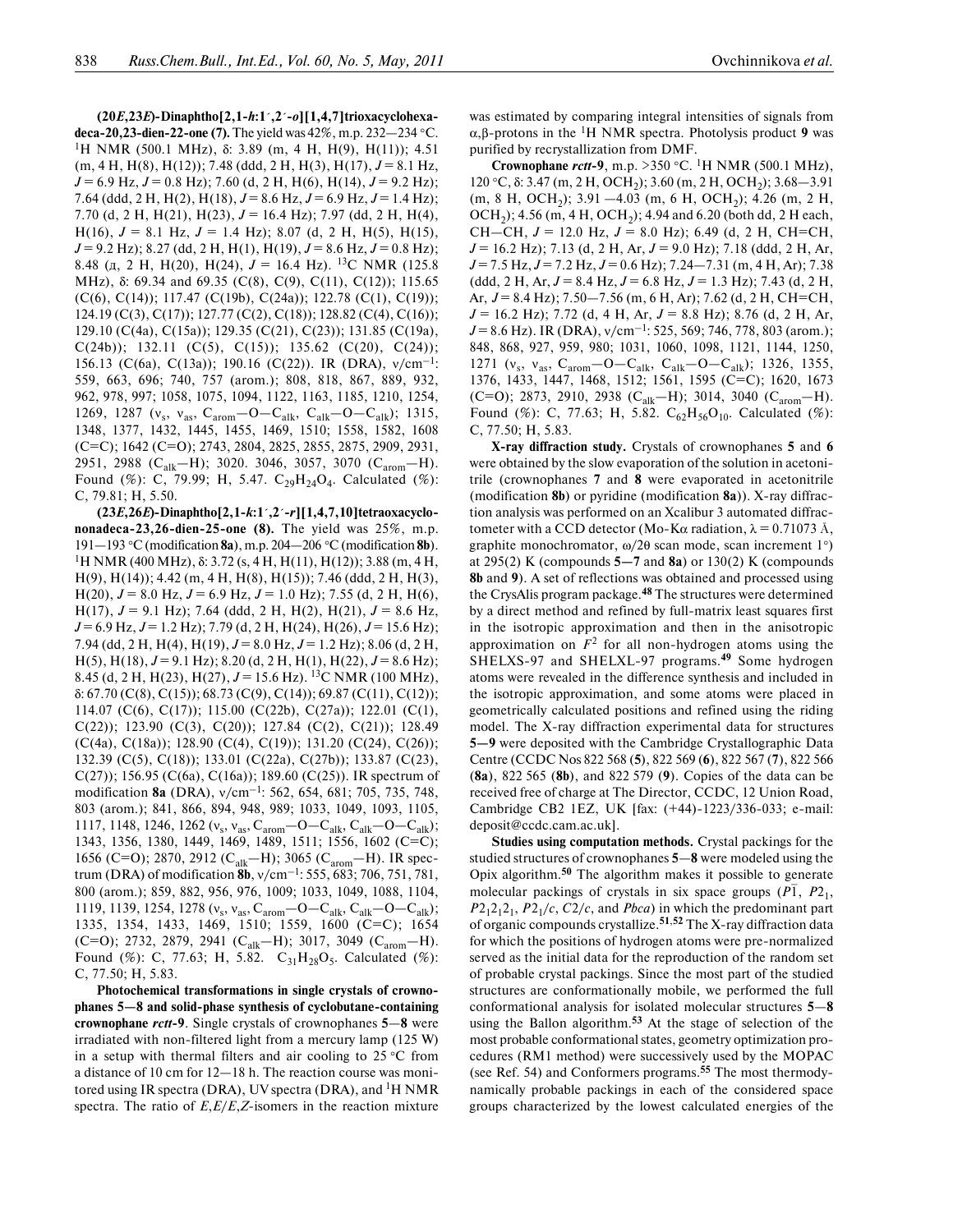This work was financially supported by the Presidium of the Ural Branch of the Russian Academy of Sciences (Grants 09-I-3-2004, 09-P-3-2001, 09-T-3-1024, and 09-I-3-2004).

## **References**

- 1. J.-M. Lehn, *Supramolecular Chemistry. Concepts and Per spectives*, VCH, Weinheim, 1995, Ch. **8**.
- 2. V. Ramamurthy, K. Venkatesan, *Chem. Rev.*, 1987, **87**, 433.
- 3. L. R. MacGillivray, G. S. Papaefstathiou, T. Fričšić,
- D. B. Varshney, T. D. Hamilton, *Top. Curr. Chem.*, 2005, **248**, 201.
- 4. M. D. Cohen, G. M. Schmidt, *J. Chem. Soc.*, 1964, 1996.
- 5. M. D. Cohen, G. M. Schmidt, F. I. Sonntag, *J. Chem. Soc.*, 1964, 2000.
- 6. G. M. Schmidt, *J. Chem. Soc.*, 1964, 2014.
- 7. M. Hasegawa, K. Saigo, T. Mori, H. Uno, M. Nohara, H. Nakanishi, *J. Am. Chem. Soc.*, 1985, **107**, 2788.
- 8. C.-M. Chung, A. Kunita, K. Hayashi, F. Nakamura, K. Sai go, M. Hasegawa, *J. Am. Chem. Soc.*, 1991, **113**, 7316.
- 9. N. M. Peachey, C. J. Eckhardt, *J. Am. Chem. Soc.*, 1993, **115**, 3519.
- 10. I. Turowska-Tyrk, K. Grzeniak, E. Trzop, T. Zych, *J. Solid State Chem.*, 2003, **174**, 459.
- 11. S.-Y. Yang, P. Naumov, S. Fukuzumi, *J. Am. Chem. Soc.*, 2009, **131**, 7247.
- 12. D.-K. Buèar, G. S. Papaefstathiou, T. D. Hamilton, Q. L. Chu, I. G. Georgiev, L. R. MacGillivray, *Eur. J. Inorg. Chem.*, 2007, 4559.
- 13. N. W. Alcock, N. Herron, T. J. Kemp, C. W. Shoppee, *J. Chem. Soc., Chem. Commun.*, 1975, 785.
- 14. W.-L. Nie, G. Erker, G. Kehr, R. Fröhlich, *Angew. Chem.*, 2004, **116**, 313.
- 15. T. K. Maji, K. Uemura, H.-C. Chang, R. Matsuda, S. Kita gawa, *Angew. Chem.*, 2004, **116**, 3331.
- 16. K. Hanson, N. Calin, D. Bugaris, M. Scancella, S. C. Sevov, *J. Am. Chem. Soc.*, 2004, **126**, 10502.
- 17. N. L. Toh, M. Nagarathinam, J. J. Vittal, *Angew. Chem.*, 2005, **117**, 2277.
- 18. Q. Chu, D. C. Swenson, L. R. MacGillivray, *Angew. Chem.*, 2005, **117**, 3635.
- 19. M. Nagarathinam, J. J. Vittal, *Angew. Chem.*, 2006, **118**, 4443.
- 20. J. Paradies, I. Greger, G. Kehr, G. Erker, K. Bergander, R. Fröhlich, *Angew. Chem.*, 2006, **118**, 7792.
- 21. J. F. Eubank, V. C. Kravtsov, M. Eddaoudi, *J. Am. Chem. Soc.*, 2007, **129**, 5820.
- 22. M. Nagarathinam, J. J. Vittal, *Chem. Commun.*, 2008, 438.
- 23. Z. Wang, S. M. Cohen, *Angew. Chem.*, 2008, **120**, 4777.
- 24. T. Kawamichi, T. Kodama, M. Kawano, M. Fujita, *Angew. Chem.*, 2008, **120**, 8150.
- 25. A. D. Burrows, C. G. Frost, M. F. Mahon, C. Richardson, *Angew. Chem.*, 2008, **120**, 8610.
- 26. Y. J. Zhang, T. Liu, S. Kanegawa, O. Sato, *J. Am. Chem. Soc.*, 2009, **131**, 7942.
- 27. D. Liu, Z.-G. Ren, H.-X. Li, J.-P. Lang, N.-Y. Li, B. F. Abrahams, *Angew. Chem., Int. Ed. Engl*., 2010, **49**, 4767.
- 28. M. H. Mir, L. L. Koh, G. K. Tan, J. J. Vittal, *Angew. Chem.*, 2010, **122**, 400.
- 29. Y. Ito, B. Borecka, J. Trotter, J. R. Scheffer, *Tetrahedron Lett*., **1995**, 36, 6083.
- 30. L. R. MacGillivray, J. L. Reid, J. A. Ripmeester, *J. Am. Chem. Soc.*, 2000, **122**, 7817.
- 31. L. R. MacGillivray, *Cryst. Eng. Comm.,* 2004, **6**, 77.
- 32. S. Yamada, N. Uematsu, K. Yamashita, *J. Am. Chem. Soc.*, 2007, **129**, 12100.
- 33. A. I. Vedernikov, S. P. Gromov, N. A. Lobova, L. G. Kuz´mina, Yu. A. Strelenko, J. A. K. Howard, M. V. Alfi mov, *Izv. Akad. Nauk*, *Ser. Khim.*, 2005, 1896 [*Russ. Chem. Bull., Int. Ed*., 2005, **54**, 1954].
- 34. L. G. Kuz´mina, O. A. Fedorova, E. N. Andryukhina, M. M. Mashura, S. P. Gromov, M. V. Alfimov, *Kristal lografiya*, 2006, **51**, 467 [*Crystallogr. Repts* (*Engl. Transl.*), 2006, **51**].
- 35. A. I. Vedernikov, L. G. Kuz´mina, S. K. Sazonov, N. A. Lobova, P. S. Loginov, A. V. Churakov, Yu. A. Strelenko, J. A. K. Howard, M. V. Alfimov, S. P. Gromov, *Izv. Akad. Nauk*, *Ser. Khim.*, 2007, 1797 [*Russ. Chem. Bull., Int. Ed*., 2007, **56**, 1860].
- 36. L. G. Kuz´mina, A. I. Vedernikov, N. A. Lobova, A. V. Churakov, J. A. K. Howard, M. V. Alfimov, S. P. Gromov, *New J. Chem*., 2007, **31**, 980.
- 37. L. G. Kuz´mina, A. I. Vedernikov, S. K. Sazonov, N. A. Lobova, P. S. Loginov, J. A. K. Howard, M. V. Alfimov, S. P. Gromov, *Kristallografiya*, 2008, **53**, 460 [*Crystallogr. Repts* (*Engl. Transl.*), 2008, **53**].
- 38. L. G. Kuz´mina, A. I. Vedernikov, J. A. K. Howard, M. V. Almimov, S. P. Gromov, *Ross. Nanotekhnologii* [*Russian Nanotechnologies*], 2008, **3**, Nos 7—8, 32 (in Russian).
- 39. L. G. Kuz´mina, A. I. Vedernikov, N. A. Lobova, S. K. Sazonov, S. S. Basok, J. A. K. Howard, S. P. Gromov, *Izv. Akad. Nauk*, *Ser. Khim.*, 2009, 1161 [*Russ. Chem. Bull., Int. Ed*., 2009, **58**, 1192].
- 40. I. G. Ovchinnikova, O. V. Fedorova, P. A. Slepukhin, I. A. Litvinov, G. L. Rusinov, *Kristallografiya*, 2009, **54**, 32 [*Crys tallogr. Repts* (*Engl. Transl.*), 2009, **54**].
- 41. I. G. Ovchinnikova, O. V. Fedorova, L. G. Kuz´mina, P. A. Slepukhin, A. A. Tumashov, G. L. Rusinov, V. N. Charushin, *Izv. Akad. Nauk*, *Ser. Khim.*, 2009, 2219 [*Russ. Chem. Bull.*, *Int. Ed*., 2009, **58,** 2288].
- 42. M. Hasegawa, *Chem. Rev.*, 1983, **83**, 507.
- 43. I. Azumaya, K. Yamaguchi, I. Okamoto, H. Kagechika, K. Shudo, *J. Am. Chem. Soc.*, 1995, **117**, 9083.
- 44. W. L. Meyer, P. B. Meyer, *J. Am. Chem. Soc.*, 1963, **85**, 2170.
- 45. S. Toyota, T. Makino, *Tetrahedron Lett.*, 2003, **44**, 7775.
- 46. E. Weber, J. L. Toner, I. Goldberg, F. Vögtle, D. A. Laid ler, J. F. Stoddart, R. A. Bartsch, C. L. Liotta, *Crown Ethers and Analogs*, John Wiley and Sons, Chichester, 1989, Ch. **2**, p. 3.
- 47. F. A. Carey, R. J. Sundberg, *Advanced Organic Chemistry*, *P. A; Structure and Mechanisms, 5. Photochemistry*, Springer US, New York, 2007, **12**, 1073.
- 48. *CrysAlis Pro, Version 171.33.66*, Oxford Diffraction Ltd.
- 49. G. M. Sheldrick, *Acta Crystallogr., Sec. A*, 2008, **64**, 112.